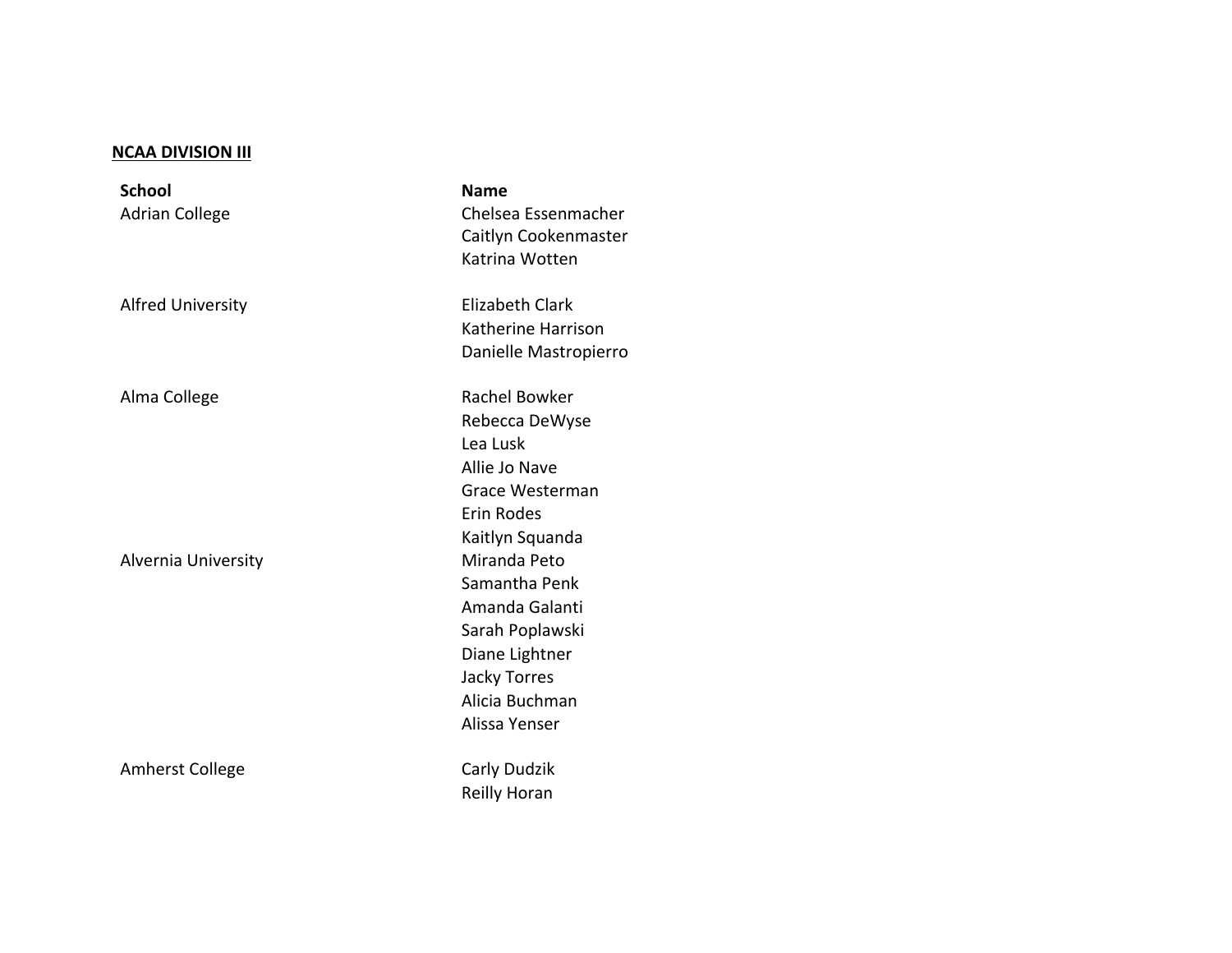|                       | Donna Leet               |  |
|-----------------------|--------------------------|--|
|                       | Carolyn Miller           |  |
|                       | Alyssa Sherwill          |  |
|                       | Kaitlin Silkowitz        |  |
| Arcadia University    | <b>Heather Buriak</b>    |  |
|                       | <b>Brittany Brumbach</b> |  |
|                       | Leanda Helms             |  |
|                       | Ashley John              |  |
|                       | Devon King               |  |
|                       | Katie Resh               |  |
|                       | <b>Kelsey Roberts</b>    |  |
|                       | Erin Wojcieszyn          |  |
|                       | Lindsey Henchinski       |  |
| Augustana College     | <b>Kelsey Winter</b>     |  |
|                       | Julie Sobieski           |  |
|                       | Christina Pagan          |  |
|                       | Sarah Hintz              |  |
|                       | Bria Snyder              |  |
|                       | Randi Applehans          |  |
|                       | Krista Watson            |  |
| <b>Austin College</b> | Carmen Beltran           |  |
|                       | Samantha Matulis         |  |
|                       | Heather Farquhar         |  |
|                       | Chelsea Delaney          |  |
|                       | Jessica Baker            |  |
|                       | <b>Briana Slawson</b>    |  |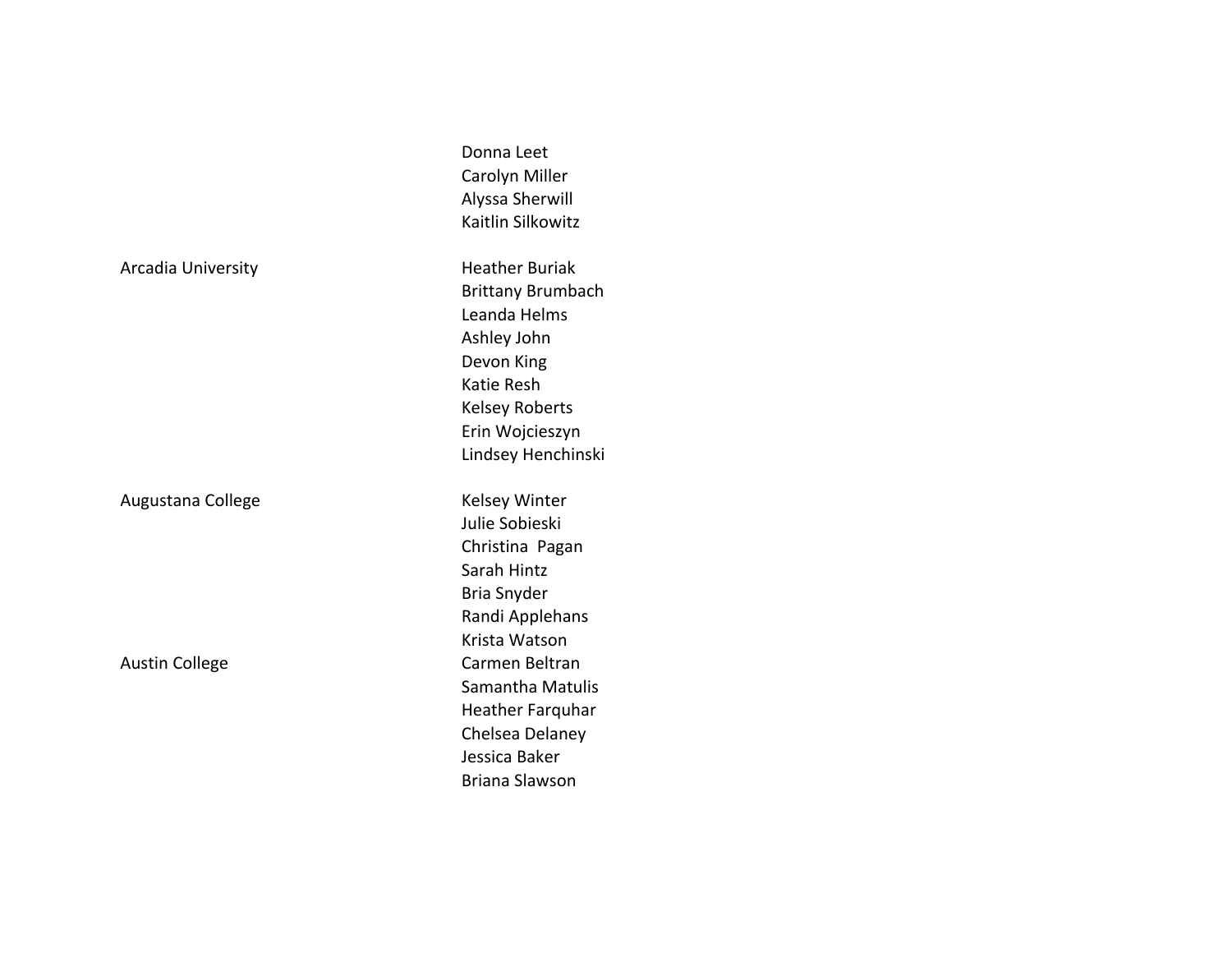| <b>Bates College</b>    | Lauren Dobish<br>Leah Maciejewski<br><b>Kelly McManus</b><br>Karen Ullmann                                                                                                     |
|-------------------------|--------------------------------------------------------------------------------------------------------------------------------------------------------------------------------|
| <b>Bay Path College</b> | Jennifer Scionti<br>Vanessa Chaplin<br><b>Emily Evans</b><br><b>Emily Serrano</b><br>Nicole Dexter<br>Theresa West                                                             |
| <b>Berry College</b>    | Denice Aleman<br>Lindsey Campbell<br>Andrea Cole<br><b>Kelsy Dawsey</b><br>Hailley Oxner<br><b>Kristen Stoll</b><br>Sara Vigue<br><b>Kimberly Treese</b><br>Jessica Washington |
| <b>Bethany College</b>  | <b>Brittany Lewis</b><br>Krista Copus                                                                                                                                          |
| <b>Bowdoin College</b>  | <b>Cielle Collins</b><br>Caroline Dewar<br>Siena Mitman                                                                                                                        |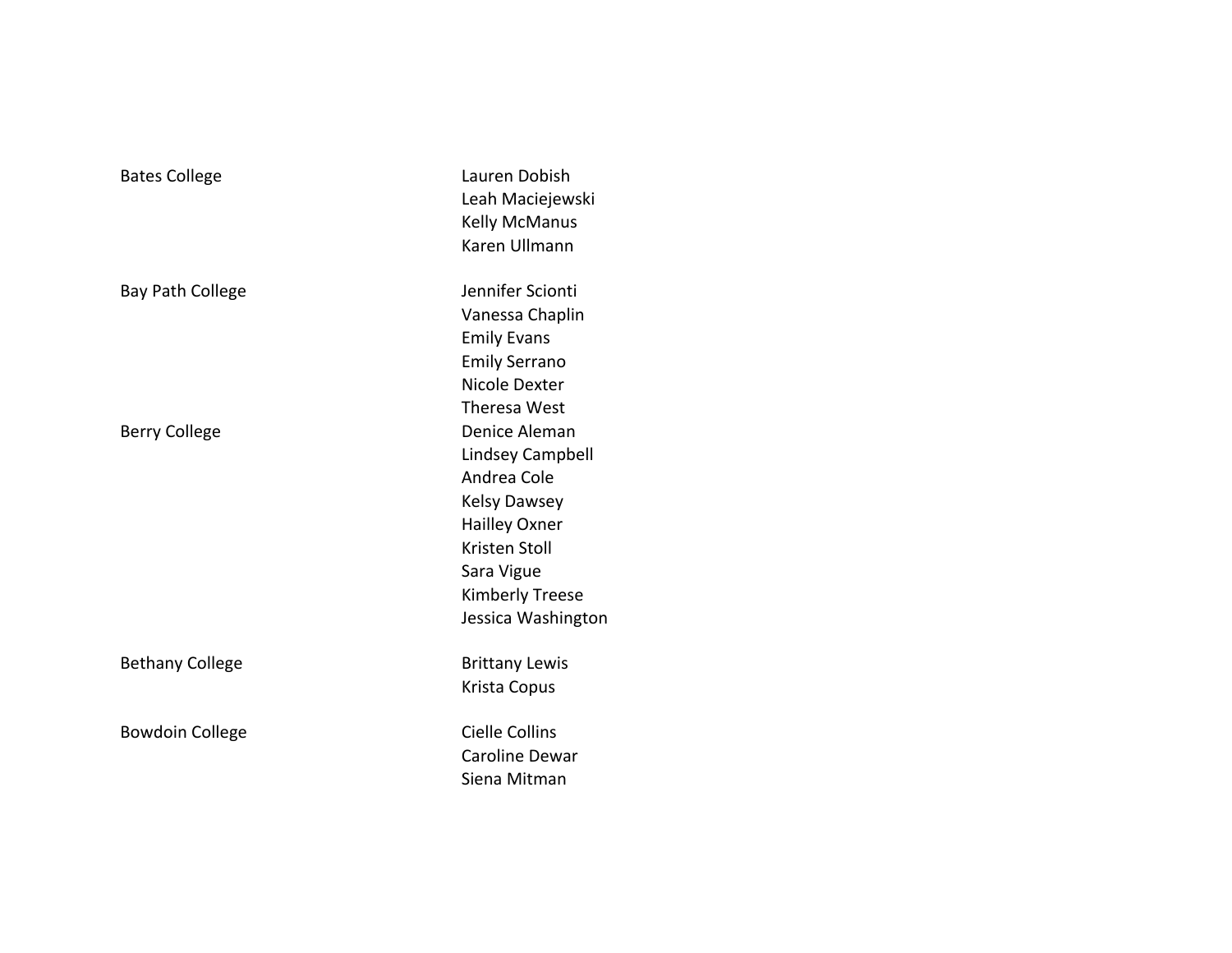Theresa Shirey Trica Thibodeau Nancy Walker

Brandeis University **Marianne** Specker

Bridgewater College **Breaunna** Hinegardner

Bridgewater State University **Brianna DeNucci** 

Buena Vista University **Brooke Berkey** 

Ann Komara Hillary Rees Morgan Williams Summer Ramsey

Michaela Ferreira Jessica Ladauti Amber White

Kaitlyn Christensen Samantha Engleman Britney Hansen Stephanie Hayden Jordon Pilcher Lesa Turnquist Chancey Wilcke

Calvin College **Cassandra** VanDyke Rebekah Kline Victoria Jones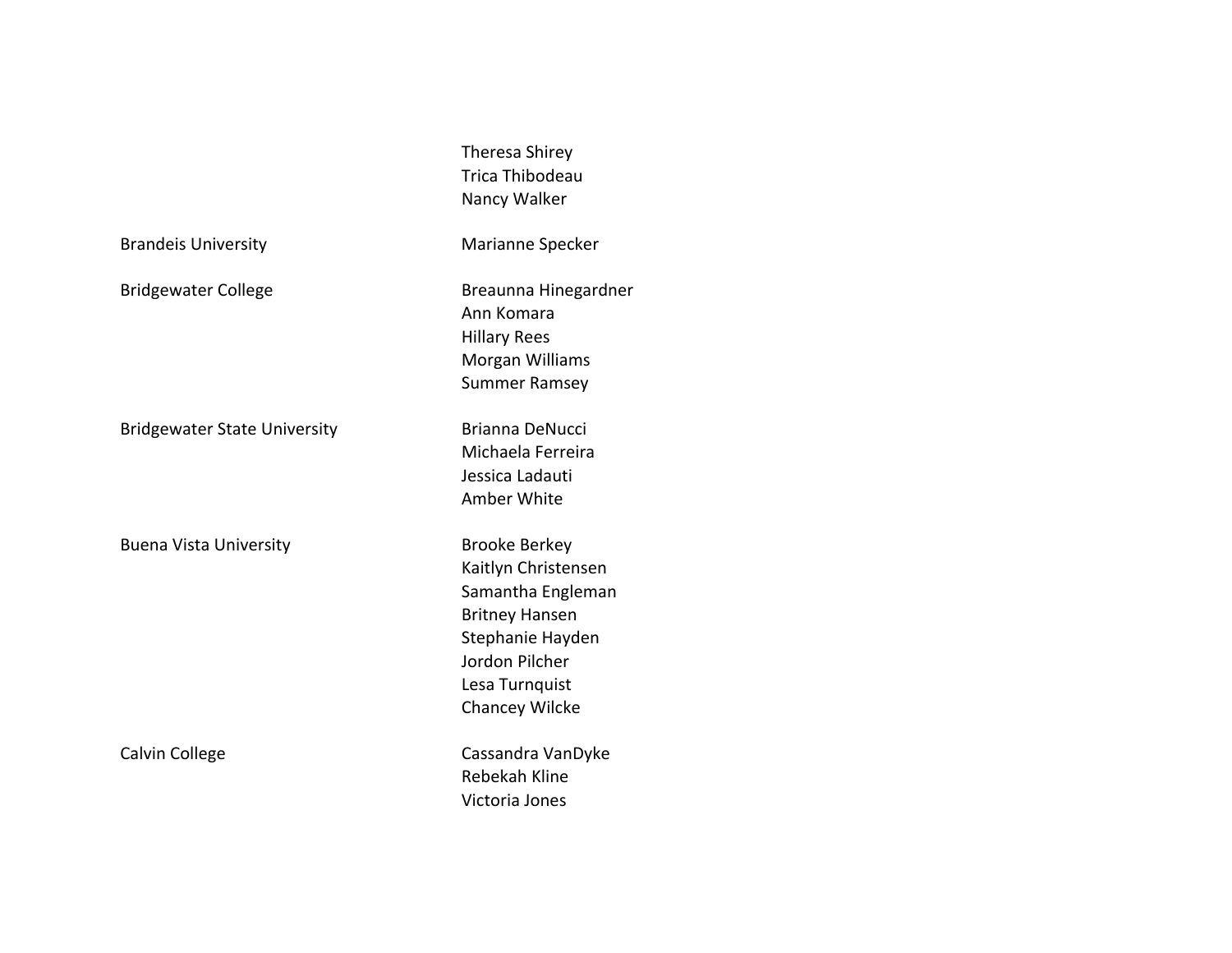|                                 | <b>Catherine Hilbrands</b><br>Sarah Weiss |
|---------------------------------|-------------------------------------------|
| Capital University              | Emma Caputo                               |
|                                 | LeAnna Cotton                             |
| Case Western Reserve University | Kaeleen Boden                             |
|                                 | <b>Hillary Bunnelle</b>                   |
|                                 | Janis Cava                                |
|                                 | Elizabeth Kolar                           |
|                                 | Chelsea Lasky                             |
|                                 | Makenzie Lein                             |
|                                 | Lauren Wolz                               |
|                                 | Shruthi Srinivas                          |
|                                 | Janna Wasser                              |
|                                 | Rebecca Taylor                            |
| <b>Centenary College</b>        | Katie Ciecwisz                            |
|                                 | Jennifer Ciecwisz                         |
|                                 | Morgan Huizenga                           |
|                                 | <b>Brianne McManus</b>                    |
|                                 | Cara Montferrat                           |
|                                 | Gabrielle Pellegrino                      |
|                                 | Caitlin Veverka                           |
| <b>Central College</b>          | Alexandra Cessna                          |
|                                 | <b>Shannon Coulson</b>                    |
|                                 | Angela Davis                              |

Morgan Huizenga Brianne McManus Cara Montferrat Gabrielle Pellegrino Caitlin Veverka Alexandra Cessna Shannon Coulson Angela Davis Jessica Edler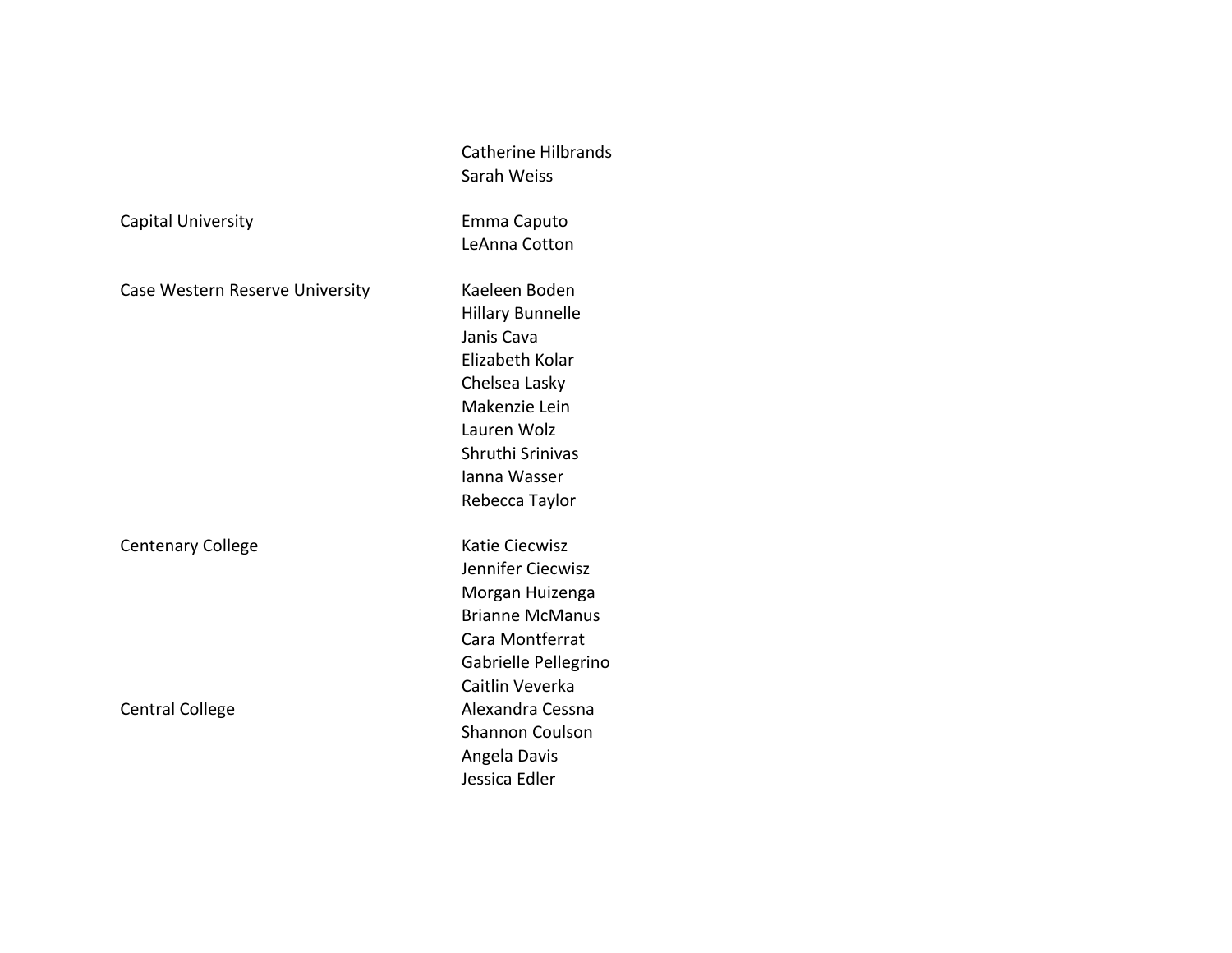|                                 | Chelsea Greiner<br>Briana Haycraft<br>Jordan Overland<br><b>Emily Te Brink</b><br>Dana Van Renterghem<br><b>Holly Von</b>                                                                  |
|---------------------------------|--------------------------------------------------------------------------------------------------------------------------------------------------------------------------------------------|
| <b>Chapman University</b>       | Carly Foerster<br>Mindy Gibson<br>Kimberly Takahashi<br>Katie Terry<br>Jessica Mitchell<br>Kerry Petersen                                                                                  |
| Claremont-Mudd-Scripps Colleges | Harmony Palmer<br>Megan Latta<br>Hayley Schultz<br><b>Megan Morris</b><br>Kathryn Echavia<br>Shelby Long<br><b>Emily Nordhoff</b><br><b>Emily Lopez</b><br>Michelle Brody<br>Hannah Dunham |
| <b>Clark University</b>         | Erin Murphy<br>Maya Allen<br>Nicole Meuse                                                                                                                                                  |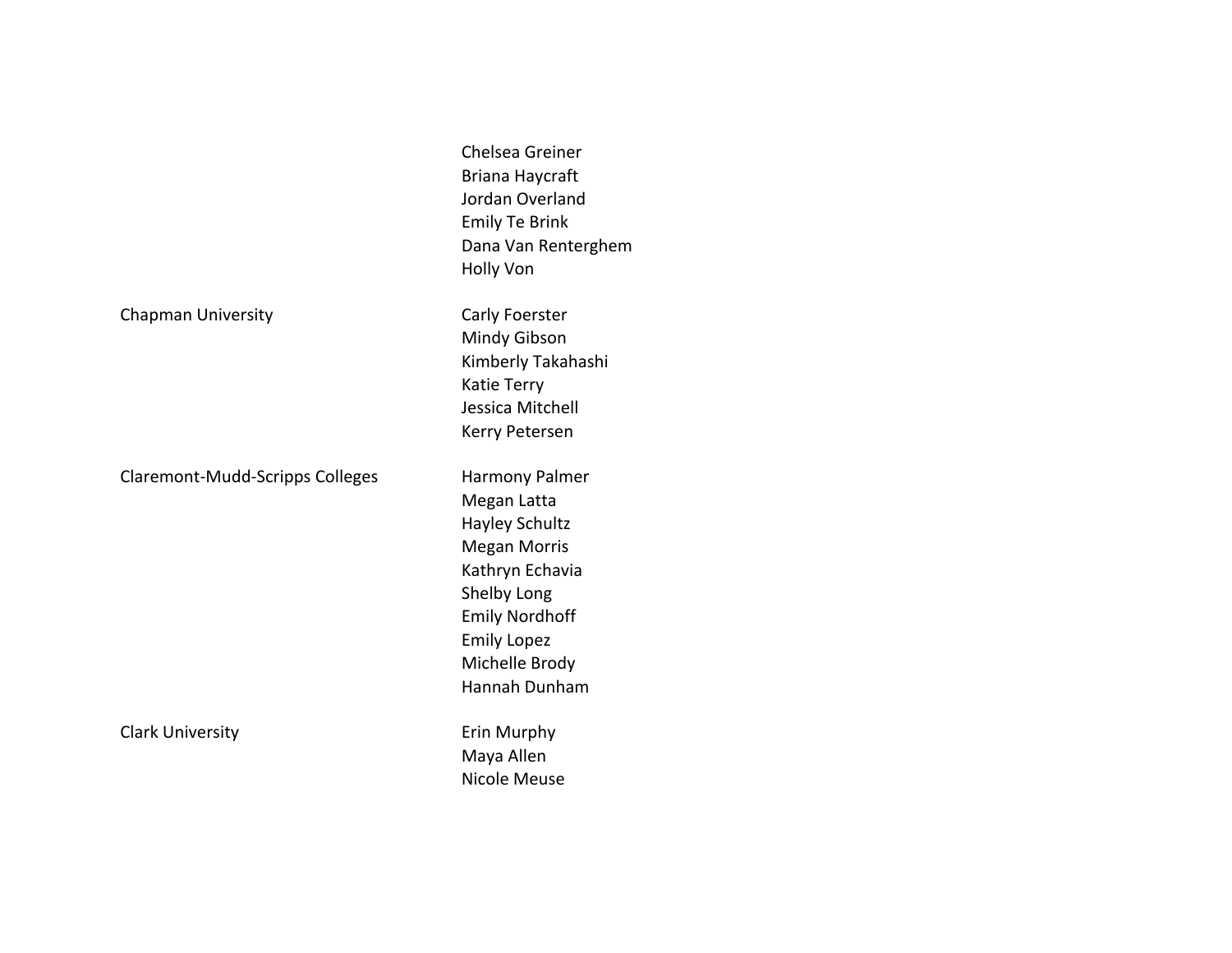|                                  | Meghan Lennon                                                                                                               |
|----------------------------------|-----------------------------------------------------------------------------------------------------------------------------|
| College of St. Scholastica       | Merryssa Tiedeman<br><b>Bonnie Kowalczyk</b><br><b>Shauney Moen</b><br>Jordan Spiering<br><b>Barb Malyuk</b><br>Andrea Wick |
| Concordia University Texas       | Christina Smith<br>Teylor Schiefelbein<br>Lauren Vansickle<br>Alexis Lynn<br>Ashley Boccaccio                               |
| Concordia University Wisconsin   | Mariah Giesseman<br>Kelly Seibel<br><b>Breanne Geipel</b><br>Chelsie Strosina<br>Meredith Riemann<br>Katie Landherr         |
| <b>Cortland State University</b> | <b>Charlotte Freed</b><br>Nicole Gallo<br>Jessica Harman<br>Morgan Kuhn<br>Elizabeth Lamison                                |

Maureen Coakley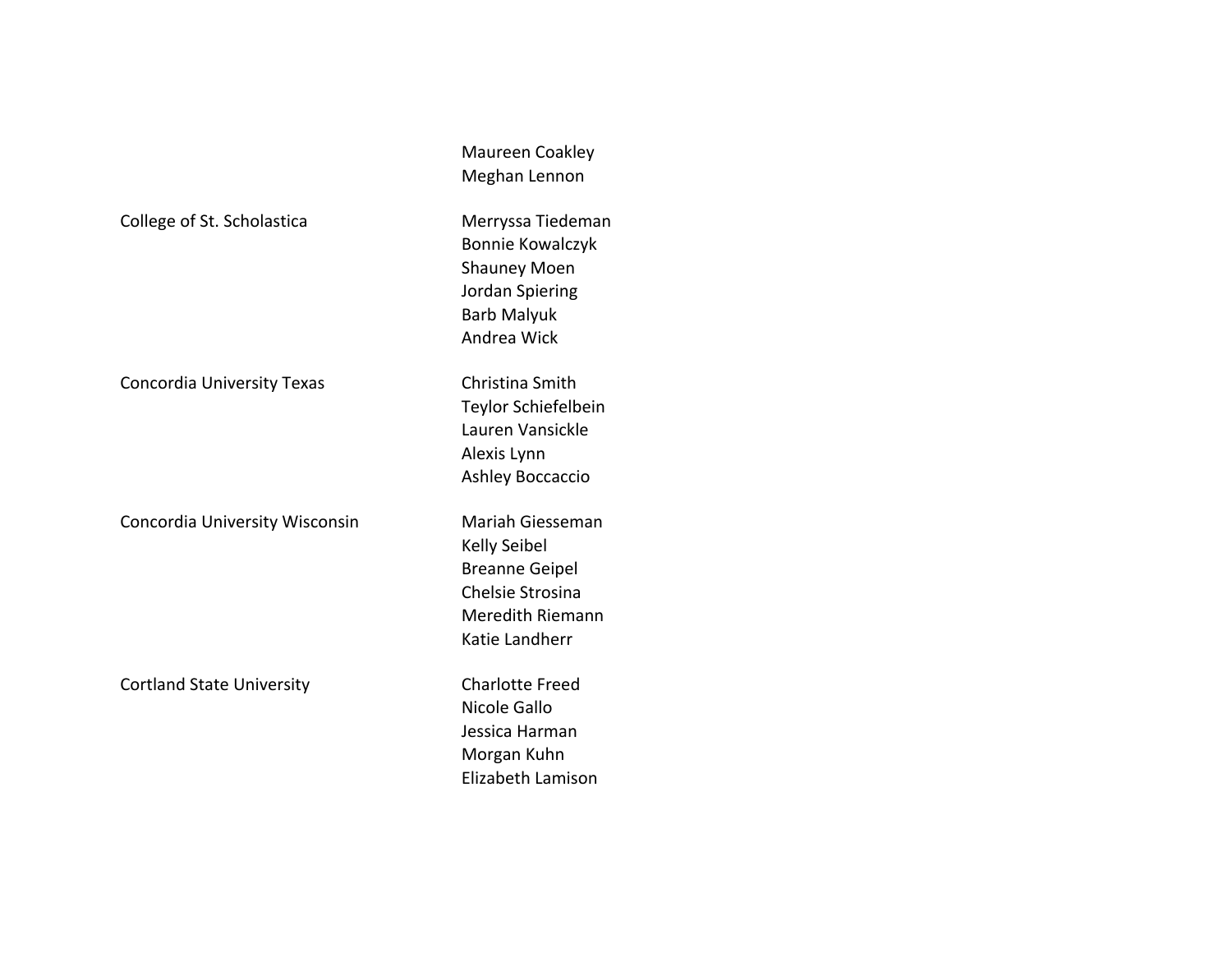|                                             | Lorraine Stoddard<br><b>Emily Woudenberg</b>                                                                                                           |
|---------------------------------------------|--------------------------------------------------------------------------------------------------------------------------------------------------------|
| Defiance College                            | Sara Ankeney<br>Jessie Arnold<br>Lisa Brophy<br><b>Kelsey Heck</b><br>Jessica Mandula<br>Aurbrie Ridinger<br>Hallie Sullivan<br><b>Brittany Shough</b> |
| <b>DeSales University</b>                   | <b>Brianna Chilcoat</b><br>Christine Petrilla<br>Courtney McKenna<br>Julie Brugger<br>Ericka Esposito<br><b>Taylor Kelly</b>                           |
| Dominican University (IL)                   | Sarah Budz<br><b>Emily Mahoney</b><br>Sarah Slouber                                                                                                    |
| <b>Eastern Connecticut State University</b> | Rosie Manzo<br>Katherine Sokoloski<br>Arielle Cooper                                                                                                   |
| Elizabethtown College                       | Jensen Appleman<br>Nadine Yunginger                                                                                                                    |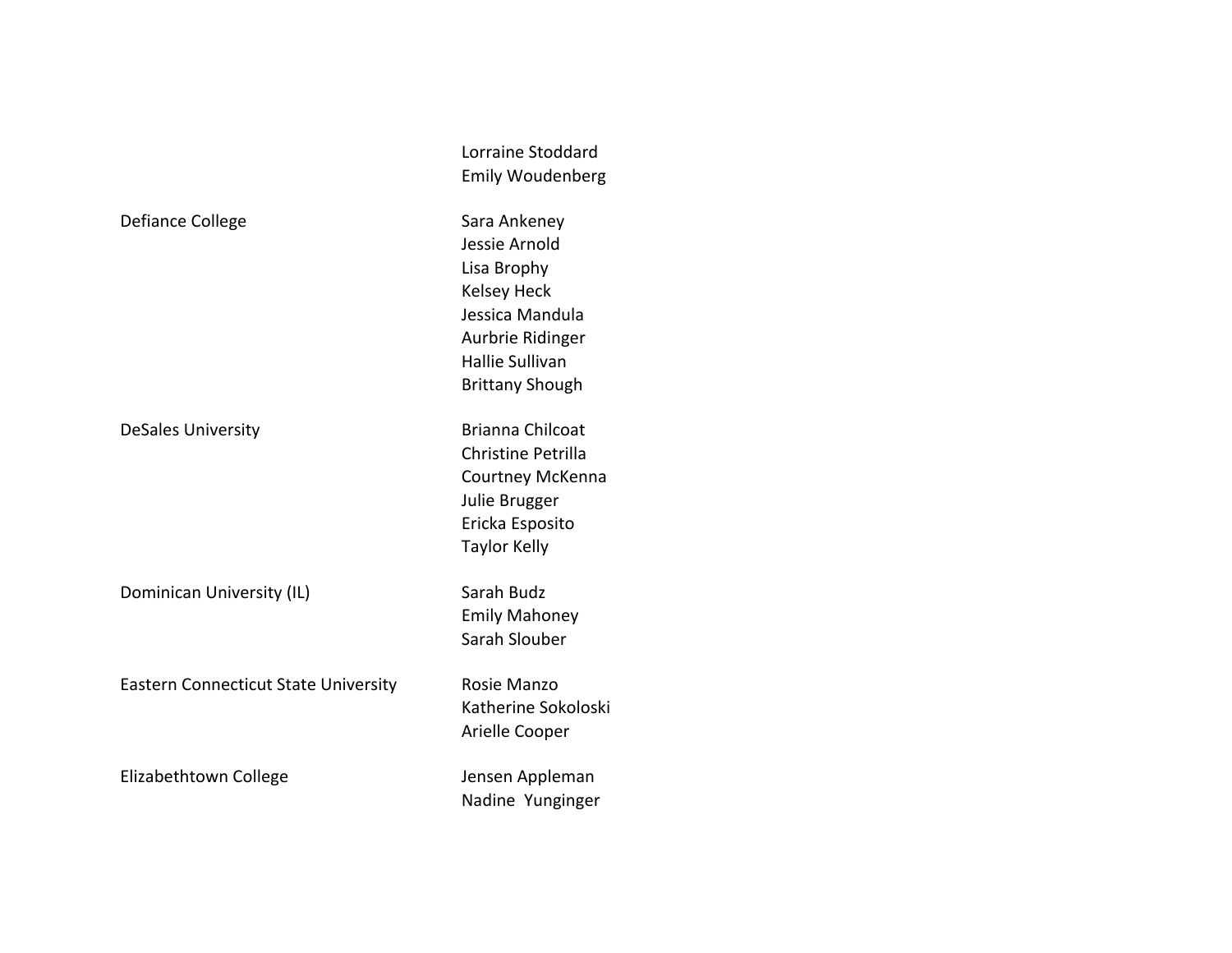|                                        | Rebecca Becher              |
|----------------------------------------|-----------------------------|
|                                        | <b>Lindsey Cooper</b>       |
|                                        | Kendra Hudson               |
|                                        | Payton Marunich             |
|                                        | <b>Elly McCarthy</b>        |
| <b>Emerson College</b>                 | Jamie Bougie                |
|                                        | <b>Bianca Buono</b>         |
|                                        | <b>Colleen Casey</b>        |
|                                        | Alicia Daniele              |
|                                        | Nikki Delaney               |
|                                        | Erin Farley                 |
|                                        | Annie Jenkins               |
|                                        | Alexandra Magistro          |
|                                        | Tatiana Motevalli-Oliner    |
|                                        | <b>Kendal Peiguss</b>       |
| Fairleigh Dickinson University-Florham | <b>Christine Antoniotti</b> |
|                                        | Toni-ann Canova             |
|                                        | <b>Brianne Faynor</b>       |
|                                        | <b>Erin Fleming</b>         |
|                                        | Jacqueline Gioia            |
|                                        | Megan                       |
|                                        | Golembiewski                |
|                                        | Megan McInaw                |
|                                        | Margaret Murphy             |
|                                        | Elizabeth Spiller           |
|                                        |                             |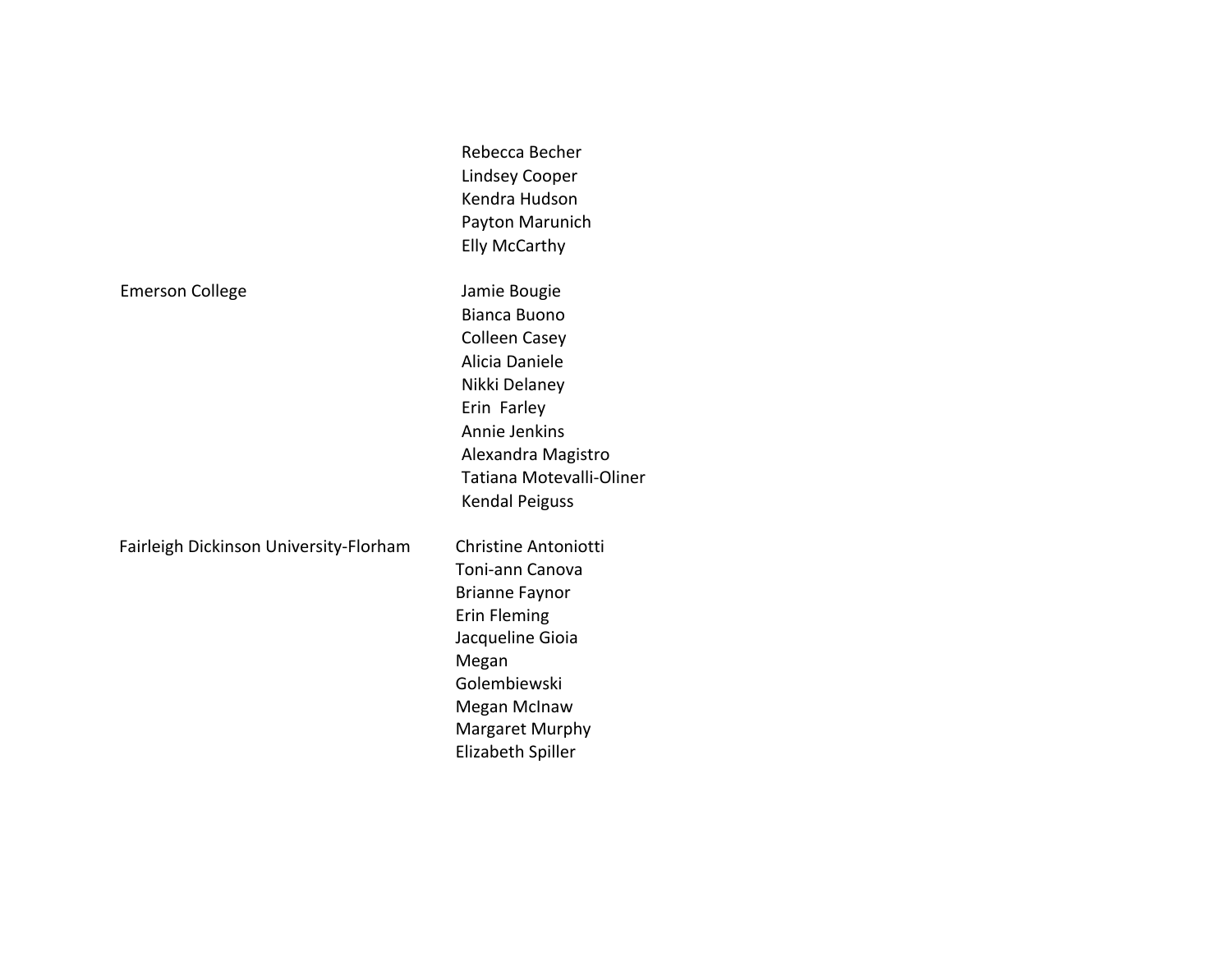| <b>Fontbonne University</b>       | Alyssa Akers<br>Shannon Fitzpatrick<br>Cassandra Glixman<br>Danielle Glixman<br>Cara Hargate<br>Rachel McCarthy<br>Samantha Rosner<br>Alexis Stankovich<br>Kourtney Von Behren |
|-----------------------------------|--------------------------------------------------------------------------------------------------------------------------------------------------------------------------------|
| Franklin and Marshall College     | <b>Caitlin Brust</b><br>Juliann Jefferson<br>Elizabeth Middleton<br>Julianne Whitleigh<br>Kaitlin Zampino                                                                      |
| Fredonia State University         | <b>Rachel Burrows</b><br>Ashley LaPorta<br><b>Brittany Lis</b><br>Tina Schwartzmeyer<br>Danielle Shelp<br>Jennifer Tighe<br>Raela Wiley<br>Anne Wasik                          |
| <b>Frostburg State University</b> | Jordan Wright<br>Caitlin Lovend<br><b>Bailey Ellsworth</b>                                                                                                                     |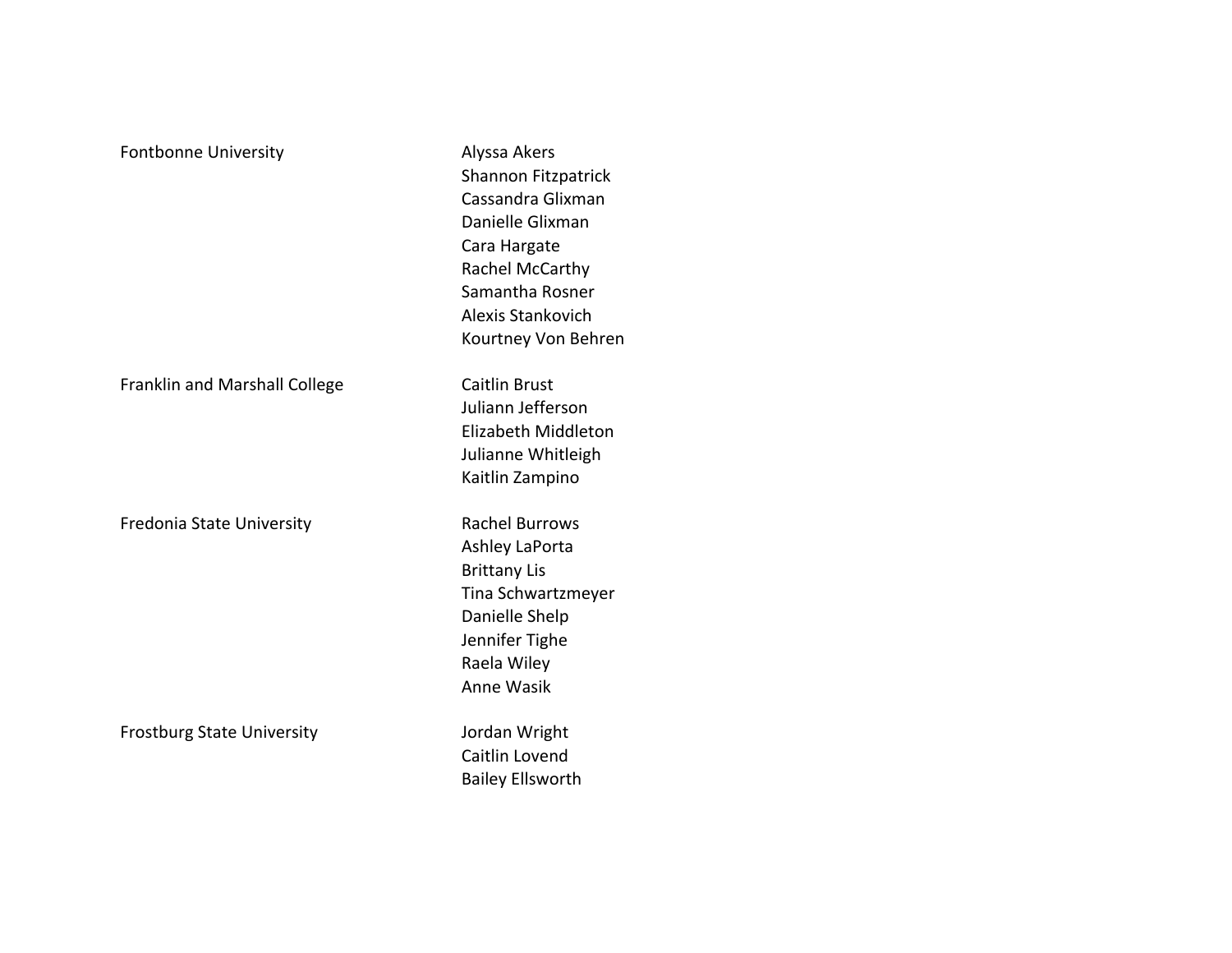Grinnell College **Summer Wilke** Summer Wilke

Gwynedd-Mercy College Stephanie Farrar

Heidelberg University **Ashley Kessler** 

Greenville College **Reanna** Weidner Rachel Brewer Mattie Fairchild Darci Sample Lindsey Schuberth

> Jennifer Fulton Amanda Stromquist Aniela Wendt Jayme Wiebold

Ali Gurko Katlin Nuscis Nicole Paleologus Jennifer Whalen Anestasia Wharton

Erica Huffman Bridget Moran Jami Wagner Megan Reinhart Bessie Artino Ali Sayre Lexie Pinkelman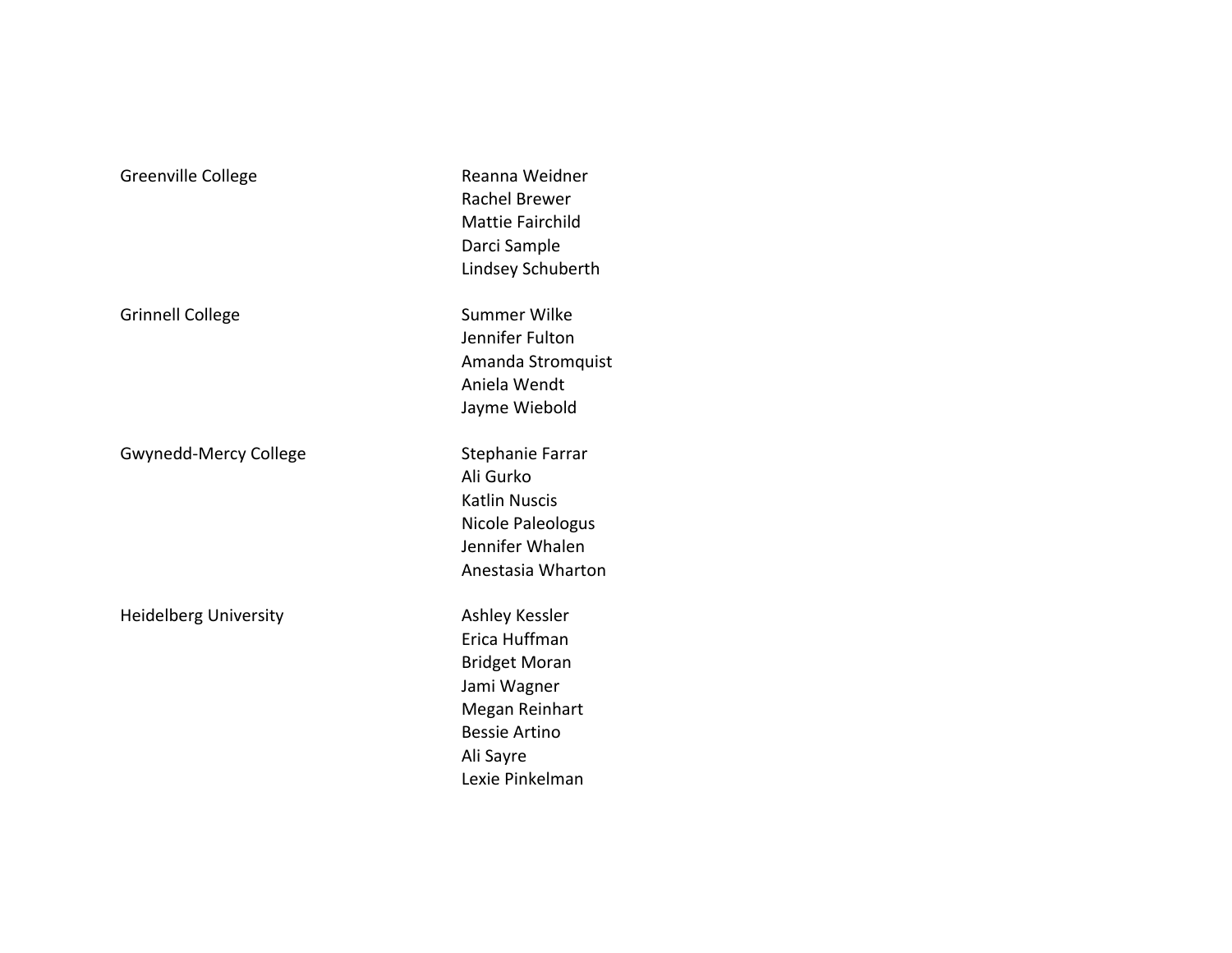| Hope College          | Krista Hoevemeyer<br>Jennifer Langill<br>Laura Tjepkema<br>Peyton Wells                                                                                                        |
|-----------------------|--------------------------------------------------------------------------------------------------------------------------------------------------------------------------------|
| Immaculata University | <b>Madison Day</b><br>Jessica DeCastro<br>Christiana Donofry<br>Meagan Fitzgerald<br><b>Brooke Habermehl</b><br><b>Holly Schell</b><br>Samantha Stricklan<br>Allison Zborowski |
| Ithaca College        | Lisa Bates<br>Adrienne Walters<br>Jennifer Biondi<br>Geena Brady<br>Nicole Ciricillo<br>Giulianna Figliomer<br>Sydney Folk<br>Annmarie Forenza<br>Lindsey Johnson              |

tro าofry erald mehl ickland wski

**Iters** Jennifer Biondi iomeni enza on

Juniata College **Juniata** College **Juniata** College Lydia Gorba Katie Schroeder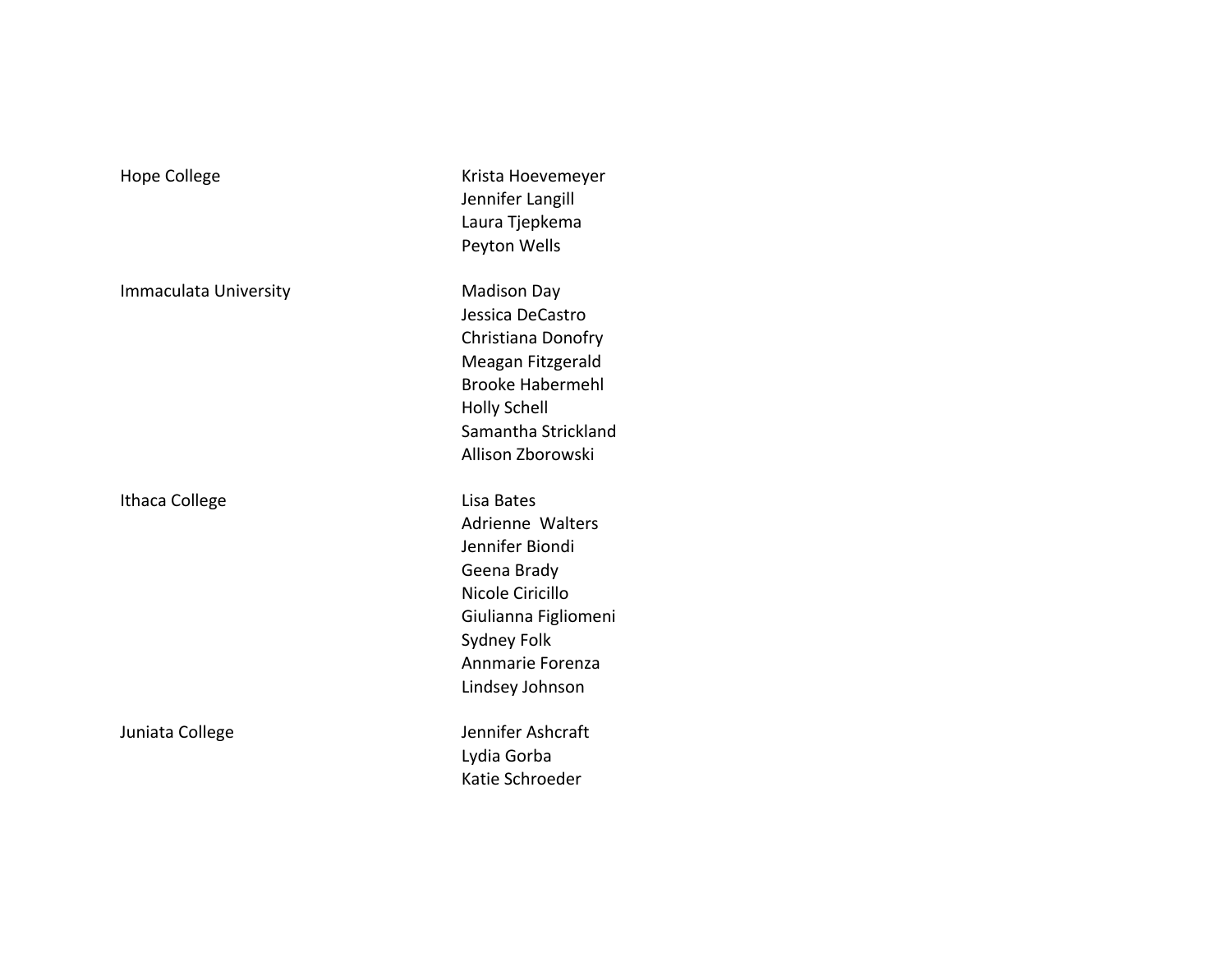Kean University **Alicia Banz** 

Lake Forest College **Kelly Chesnut** 

Lawrence University **Mary Diduch** 

Megan Cegielski Alexis D'Aloisio Kelsey Hannan Catherine Riechers Katie Schuh Cristina Seffrin Courtney Yard Maria Scopellito King's College **Amanda** Cardone Frances Erndl Brittany Haight Kayla Rutkoski Rebecca Taylor Danielle Gore Megan Harkins Nora Logue Nicole Miller Samantha Ritsema

Alissa Geipel Cory Paquette Emily Perish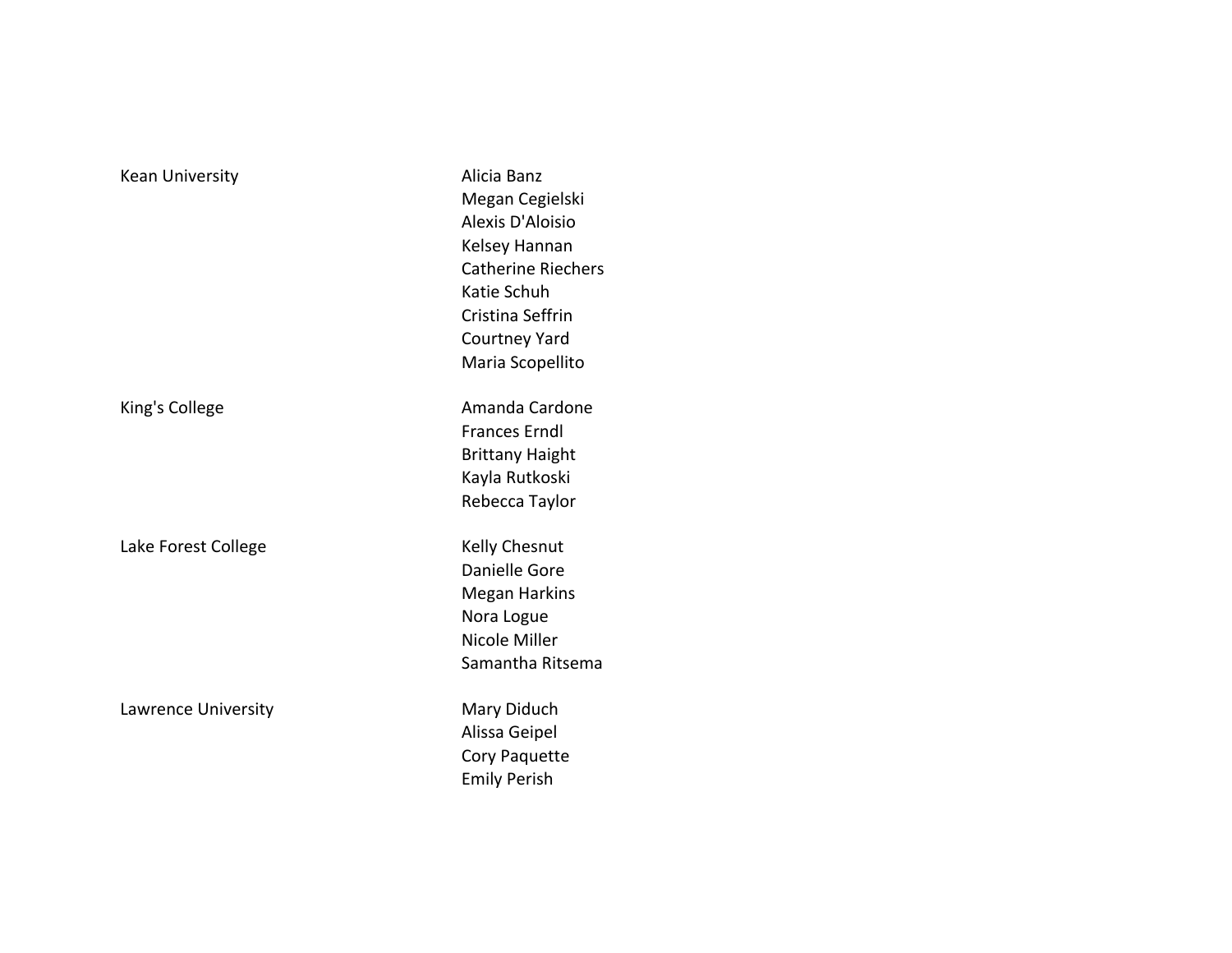| Lebanon Valley College | Katie Deardorff<br>Jasmine Dutton<br>Angela Harris<br>Chelsea Kehr<br>Kristen Palmerio                                                                      |
|------------------------|-------------------------------------------------------------------------------------------------------------------------------------------------------------|
| Loras College          | Katelyn Jones<br>Lara Mangialardi<br>Nikole Rivera<br>Leanne Szela<br>Nora Zerante                                                                          |
| Louisiana College      | <b>Brianna Hall</b><br><b>Emily Douglas</b><br>Leslie Eastham<br>Chelsea Allen<br>Laura Gulotta-Parrish<br>Devan Greene                                     |
| <b>Luther College</b>  | <b>Kelsey Bies</b><br><b>Mallory Broderick</b><br>Paige Comentino<br><b>Becca Girvan</b><br>Kayla Hatting<br>Shari Huber<br>Kelsey Kittleson<br>Elisa Smith |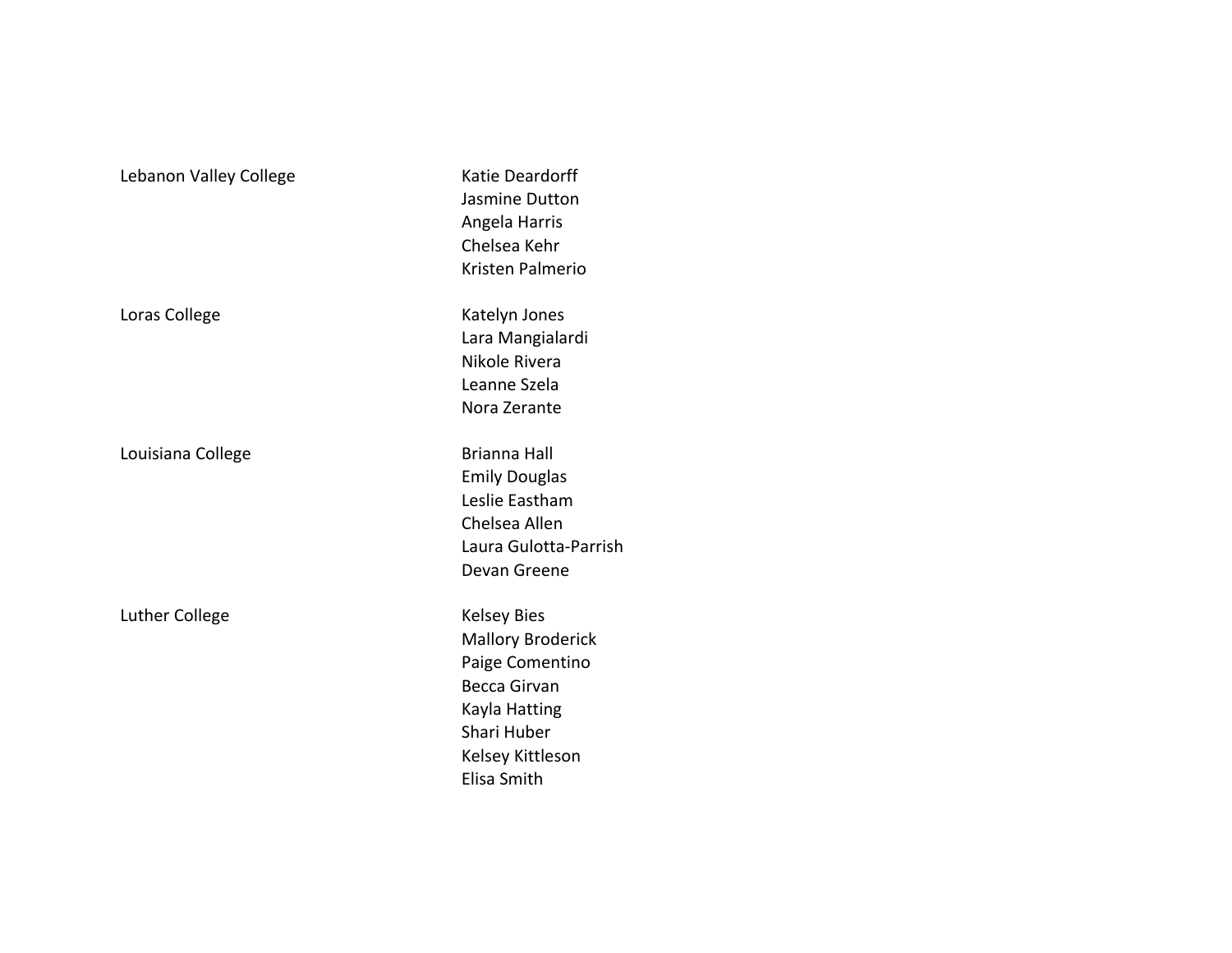|                              | <b>Kelsey Rose</b>         |
|------------------------------|----------------------------|
| Lynchburg College            | Rachel Baldwin             |
|                              | Kacey Clary                |
|                              | Amber Ingram               |
|                              | Hope Johnson               |
|                              | Kaitlyn Morris             |
|                              | Michaela Munday            |
|                              | Cassandra Phillips         |
|                              | Sarah Smith                |
|                              | <b>Melanie Tenney</b>      |
|                              | Taylor Walker              |
| Macalester College           | Lily Alexander             |
|                              | Sarah Birkholz             |
|                              | <b>Tara Cayton</b>         |
|                              | Katie Fuller               |
|                              | Amanda Knopf               |
|                              | Rebecca McCrory            |
|                              | <b>Courtney Nussbaumer</b> |
| <b>Manchester University</b> | <b>Holly Morris</b>        |
|                              | <b>Whitney Ohmer</b>       |
|                              | Kaitlyn Schmidt            |
| Marietta College             | Hazel Brogdon              |
|                              | <b>Brittany Curry</b>      |
|                              | Michelle Kelley            |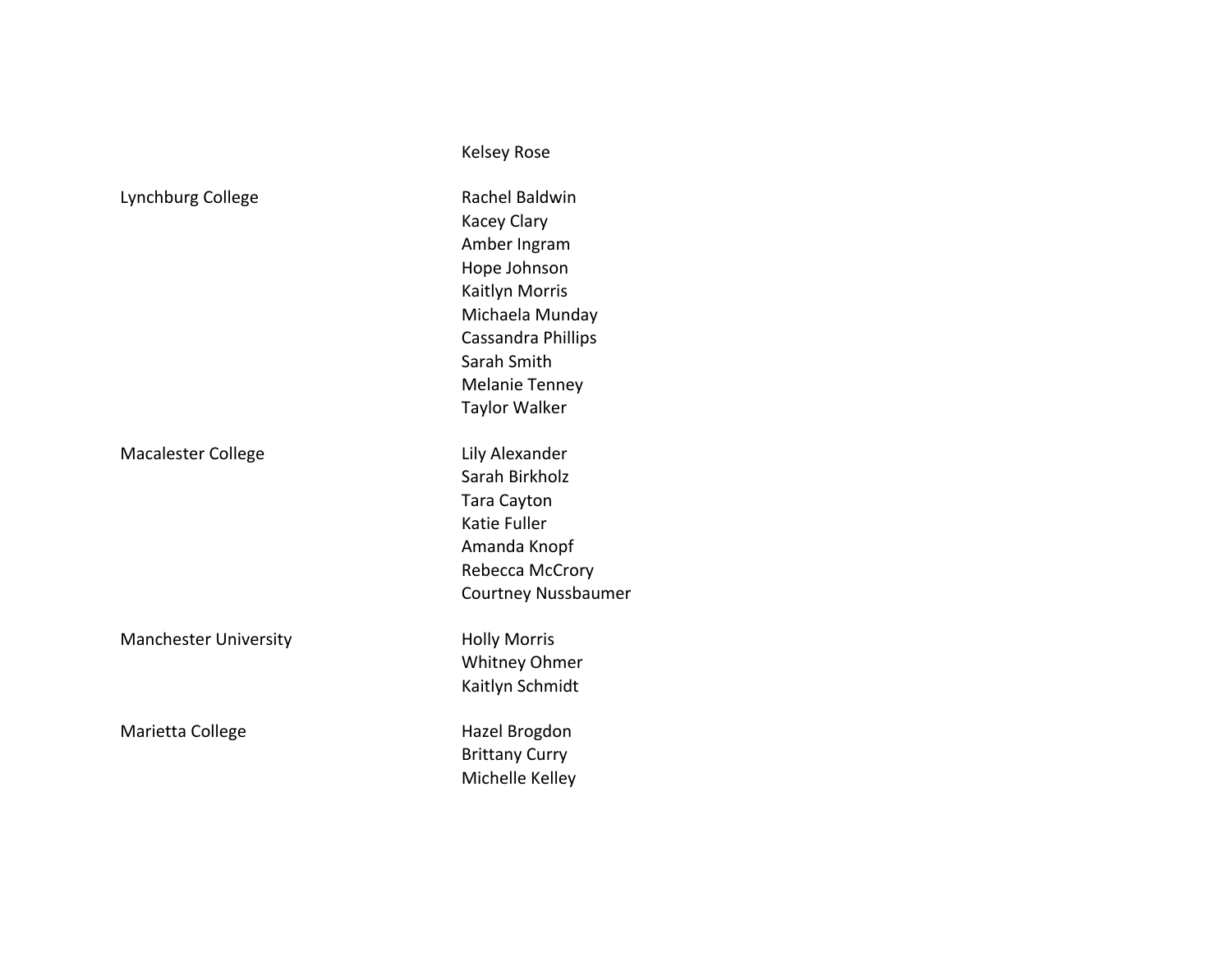|                                       | Sarah Mayo<br>Katie Swejk<br>Maggie Zook                                                                                                                              |
|---------------------------------------|-----------------------------------------------------------------------------------------------------------------------------------------------------------------------|
| Martin Luther College                 | Amanda Fogle<br><b>Brittney Gossen</b><br>Amber Krause<br>MacCartney Mendolla<br>Laura Miller<br>Karla Opperman<br>Stephanie Punke<br>Emily Waldek<br>Sara Willems    |
| Mary Baldwin College                  | Amanda Johnson<br>Kelsey Still                                                                                                                                        |
| Massachusetts Institute of Technology | Leah Alpert<br>Anna Christensen<br><b>Emily Creedon</b><br>Angela Ha<br>Kathleen Harrington<br><b>Tiffany Hood</b><br>Karly McLaughlin<br>Nydia Ruleman<br>Kelly Wang |
| Messiah College                       | Claire Carbonetto                                                                                                                                                     |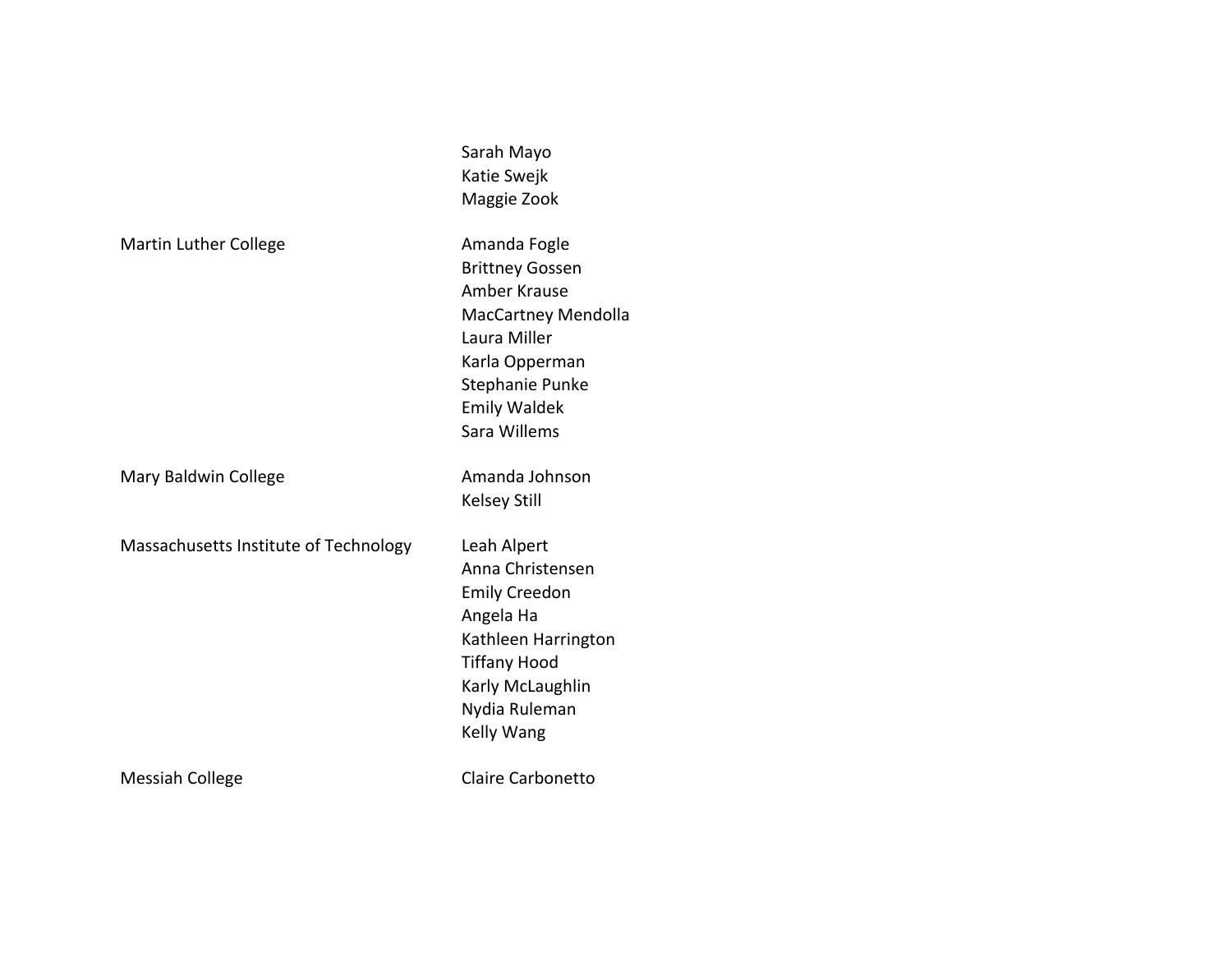|                             | Elizabeth D'Amelio<br>Amanda Fife<br>Jocleyn Hickey<br>Daniella Pusateri<br>Stephanie Schell<br><b>Mallory Rutledge</b><br>Lauren Seneca |
|-----------------------------|------------------------------------------------------------------------------------------------------------------------------------------|
| <b>Methodist University</b> | Rachel Chapman<br>Marcy McKee<br>Katie Scheller<br>Lindsay Tippett                                                                       |
| Middlebury College          | <b>Aly Downing</b><br>Kimber Sable<br>Alex Scibetta<br>Emma Katz                                                                         |
| Millikin University         | Cora Jeffers<br>Kaitlyn Gumina                                                                                                           |
| Millsaps College            | Jade Hewitt<br><b>Allison Tarbox</b><br>Megan Yglesias                                                                                   |
| Misericordia University     | Jessica Armillay<br>Jennifer Cory<br>Caitlin Cromley<br><b>Mallory Getts</b>                                                             |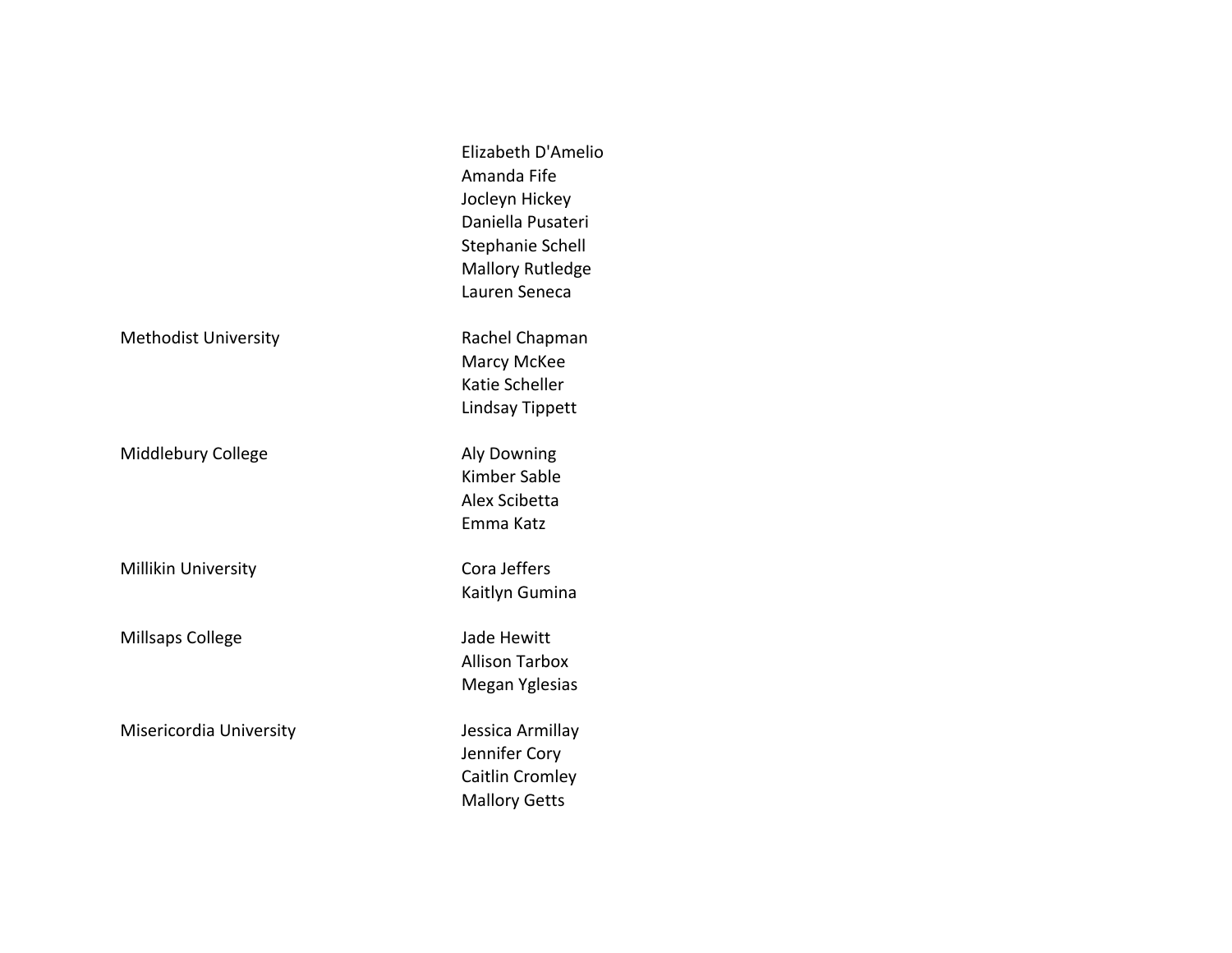|                                   | Laura Gronski<br>Megan Hardy<br>Kathryn LaBrie<br>Melinda LaBarre<br>Amanda Polaha<br>Kristi Seiler                          |
|-----------------------------------|------------------------------------------------------------------------------------------------------------------------------|
| Mississippi College               | <b>Tiffany Fuller</b><br>Kaitlyn Kiss                                                                                        |
| Monmouth College (Ill.)           | <b>Brittany Forney</b><br><b>Kelsey Barnes</b><br>Samantha Sons<br>Caitlin Lingle<br>Lauren Bergstresser<br>Courtney Johnson |
| <b>Montclair State University</b> | Jamie Miller<br>Heather Bergman<br>Alexandria Hill<br><b>Briana Rossi</b>                                                    |
| Moravian College                  | <b>Brook Kowal</b><br>Alyssa Fegely<br>Shannen Mohr<br><b>Catherine Ernst</b><br>Eavan Matz<br><b>Taylor Mihalik</b>         |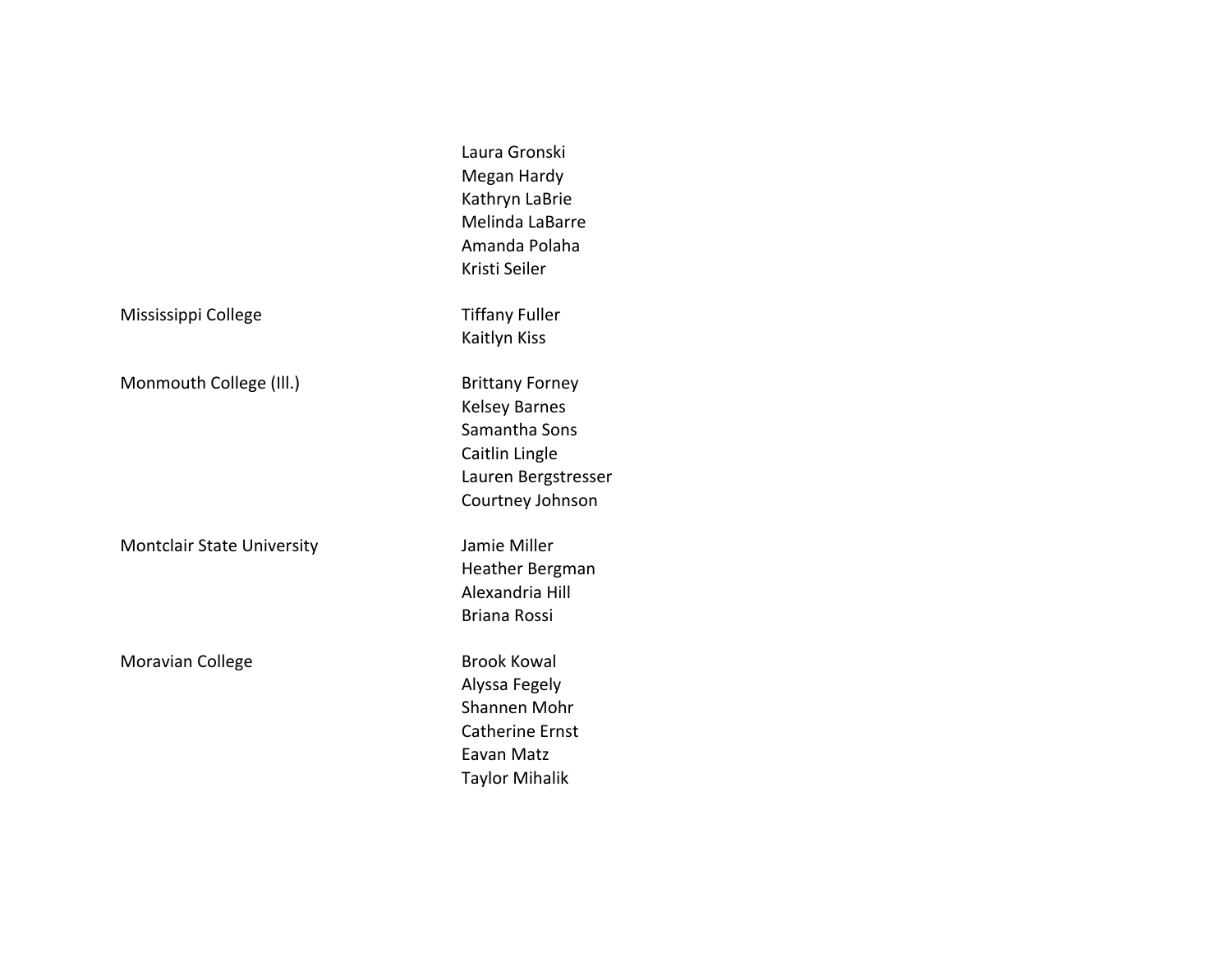|                                   | Alycia Sabol<br><b>Elizabeth Mack</b>                                                                                                                                                                                                     |
|-----------------------------------|-------------------------------------------------------------------------------------------------------------------------------------------------------------------------------------------------------------------------------------------|
| <b>Muhlenberg College</b>         | Devon Barber<br>Jaimie Klotz<br>Angela Sisco<br>Erica Wenzel                                                                                                                                                                              |
| <b>Neumann University</b>         | Sarah McGann<br>Crystal Perlman<br>Meredith Grady<br>Jordan Cline<br>Jacki Herrington<br>Alyssa Falsetti<br>Katie Halter<br>Megan Williams<br>Clarissa Hayes<br>Kristin Beaty<br><b>Becca Reinhart</b><br>Mariah Ripken<br>Nicole Zamudio |
| Newbury College                   | Joanna Robie<br>Anjelina Mayjoffo                                                                                                                                                                                                         |
| North Park University             | Jessica Refojo                                                                                                                                                                                                                            |
| Notre Dame of Maryland University | Amanda Brenner<br>Cara Corsaro                                                                                                                                                                                                            |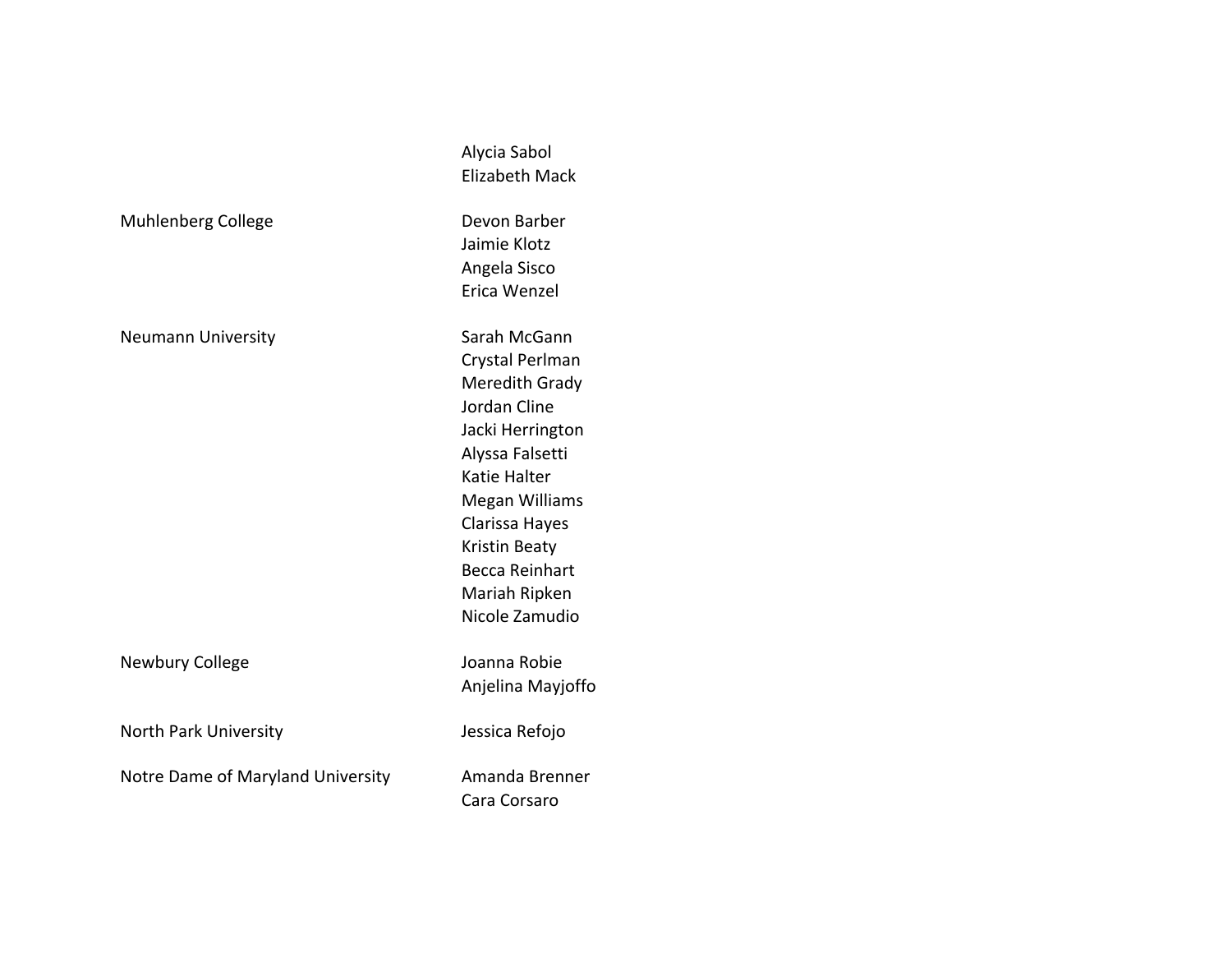Melinda Daugherty Kirsten Smulovitz

Ohio Northern University **Colleen Baliga** 

Olivet College **Brooke Marie Coshow** 

Otterbein University **Casey Clarridge** 

Pacific University **Chloe** Hanson

Penn State University Altoona Megan Andrews

Lauren Ann Lindsey Sue Rachel Ann Mary Frances Lamp

Elizabeth Holthaus Brooke Albright Laura Basford Elyse Brigham Kayla Woodard Erin Carpenter Maggie McMahan Rachael Puthof Calli Studebaker Jordan Abbruzzese

**Kelly Chambers** Cassandra Drick Brooke Morningstar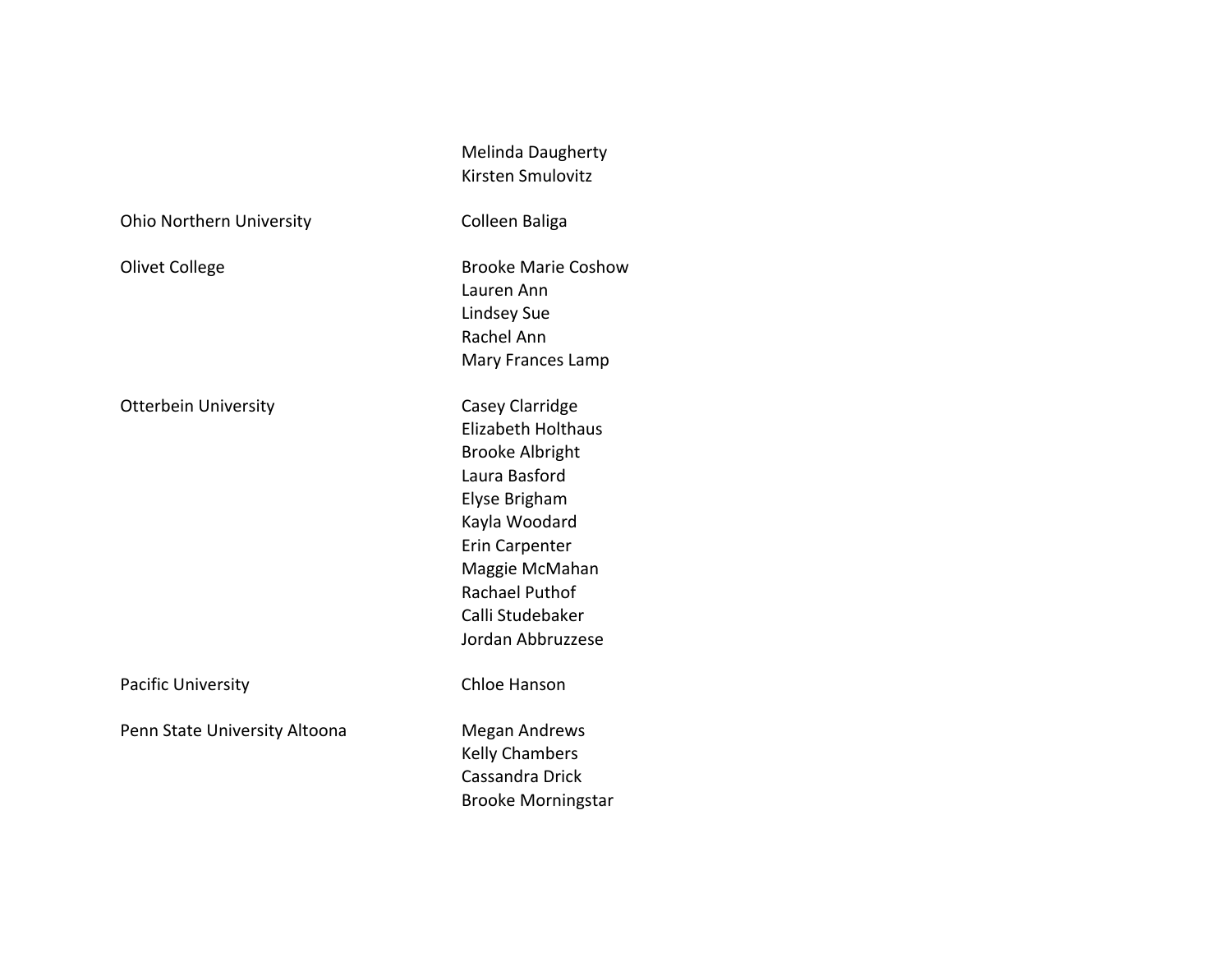|                                  | <b>Brittany Smith</b><br><b>Christina Stathes</b><br><b>Allison Stugart</b>                                                                                                                          |
|----------------------------------|------------------------------------------------------------------------------------------------------------------------------------------------------------------------------------------------------|
| <b>Piedmont College</b>          | Abby Atkinson<br><b>Brittany Head</b><br>Lauren Head<br>Kasey Headrick<br>Megan Kesler<br>Amanda Posey<br>Megan Studdard<br><b>Shanice Wheeler</b>                                                   |
| Pomona-Pitzer Colleges           | Allison Boden<br>Lauren Boden<br>Stephanie Boden<br>Caitlyn Hynes<br>Kathryn Rabak<br>Fiona Riley<br>Megan Tokunaga<br><b>Emily Buika</b><br>Arianna Roach<br><b>Shannon Julius</b><br>Laura Gabriel |
| Rensselaer Polytechnic Institute | Sarah Bach<br>Kathleen Baker<br>Aimee Konet                                                                                                                                                          |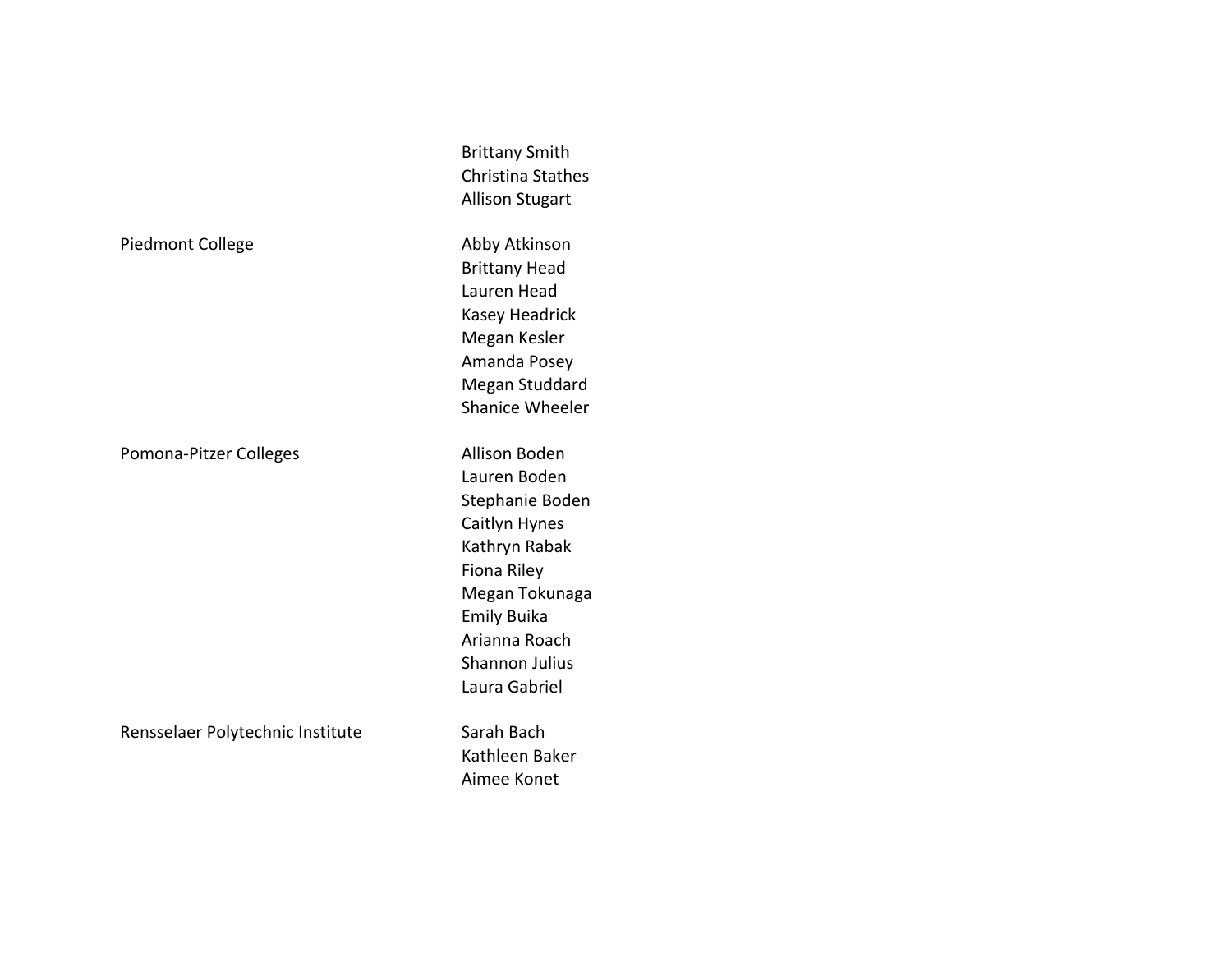|                                     | Gillian McCarthy         |
|-------------------------------------|--------------------------|
|                                     | Jennifer Shields         |
| Richard Stockton College of NJ      | Katelyn Derewecki        |
|                                     | <b>Heather Corica</b>    |
|                                     | Stephanie Darrow         |
|                                     | Michelle Pietrocola      |
|                                     | Jamie Gasko              |
|                                     | <b>Cortney Doll</b>      |
|                                     | Marissa Ortiz            |
|                                     | Monica Barysh            |
| Rochester Institute of Technology   | <b>Shannon McCormick</b> |
|                                     | Brittani Scharlau        |
|                                     | <b>Michelle Tabisz</b>   |
|                                     | Sarah Wolcott            |
| <b>Roger Williams University</b>    | Jaclyn Doolin            |
|                                     | Nicole Fortunato         |
|                                     | Julia Giancola           |
|                                     | <b>Kelly Marcin</b>      |
|                                     | Lauren Tierney           |
|                                     |                          |
| Rose-Hulman Institute of Technology | Carly Heibel             |
|                                     | Alyse Mueller            |
|                                     | Lindsey Watterson        |
|                                     | <b>Brianne Widmoyer</b>  |
|                                     | <b>Rosemary Yost</b>     |
|                                     |                          |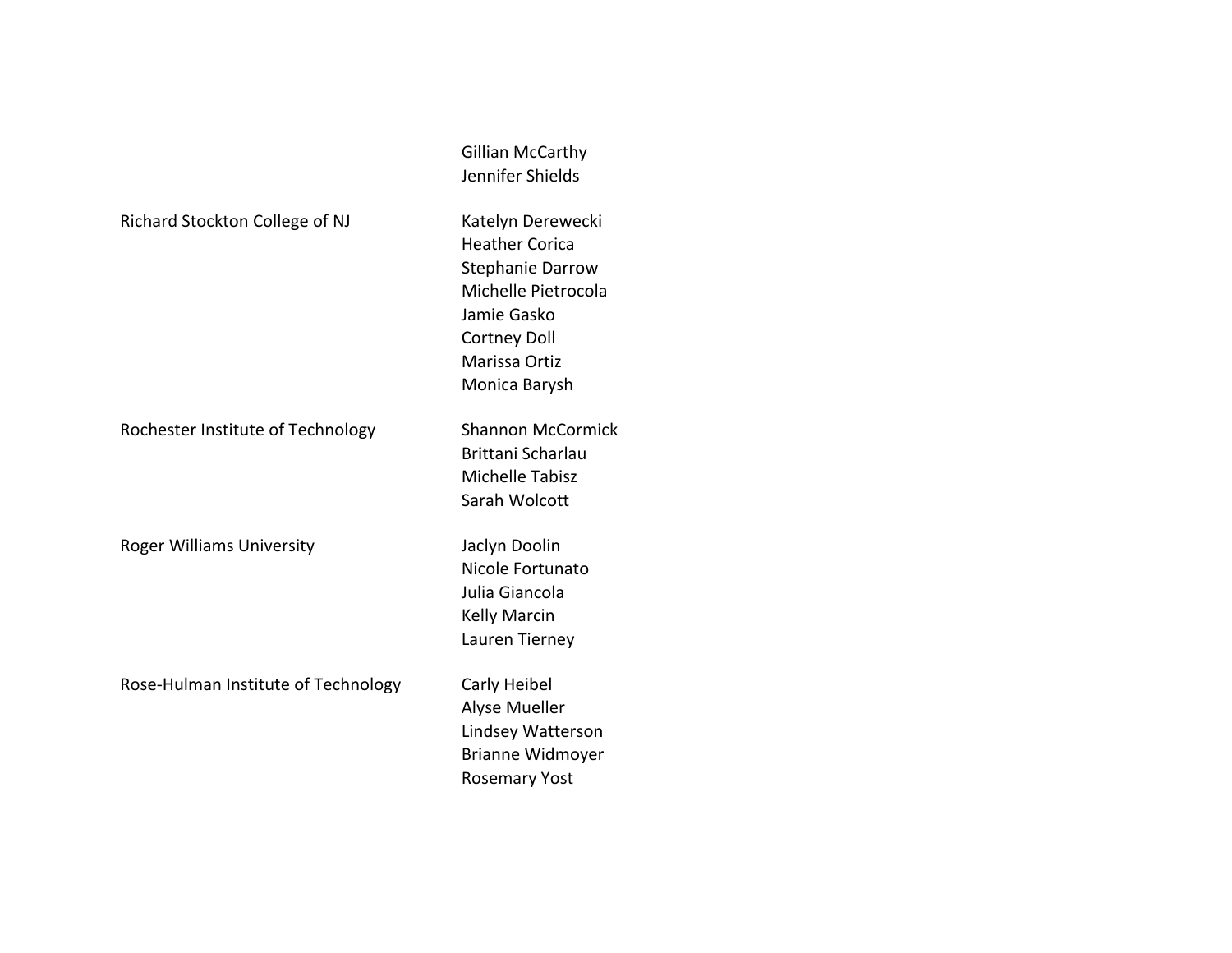| Rowan University              | Nicole Escudero<br>Ashlie Gaynor<br>Stephanie Labas<br>Samantha Liedtka<br>Jamie Minix<br>Lindsey Sampolski<br>Kristi Twardziak<br>Nicolina Veneziano<br>Katie Trotter |
|-------------------------------|------------------------------------------------------------------------------------------------------------------------------------------------------------------------|
| Saint Mary's College          | Victoria Connelly<br>Lauren Enayati<br>Angela Gillis<br>Monica Palicki                                                                                                 |
| Saint Mary's University of MN | Julianne Bartosz<br>Samantha Borawski<br>Paige Carter<br>Hailey Ohl<br>Nicole Olson<br>Kristen Thelen                                                                  |
| Saint Vincent College         | Maria Adams<br><b>Shannon Hite</b><br>Brianna Toth                                                                                                                     |
| Simmons College               | Katherine Breslin<br>Samantha Hodgkins                                                                                                                                 |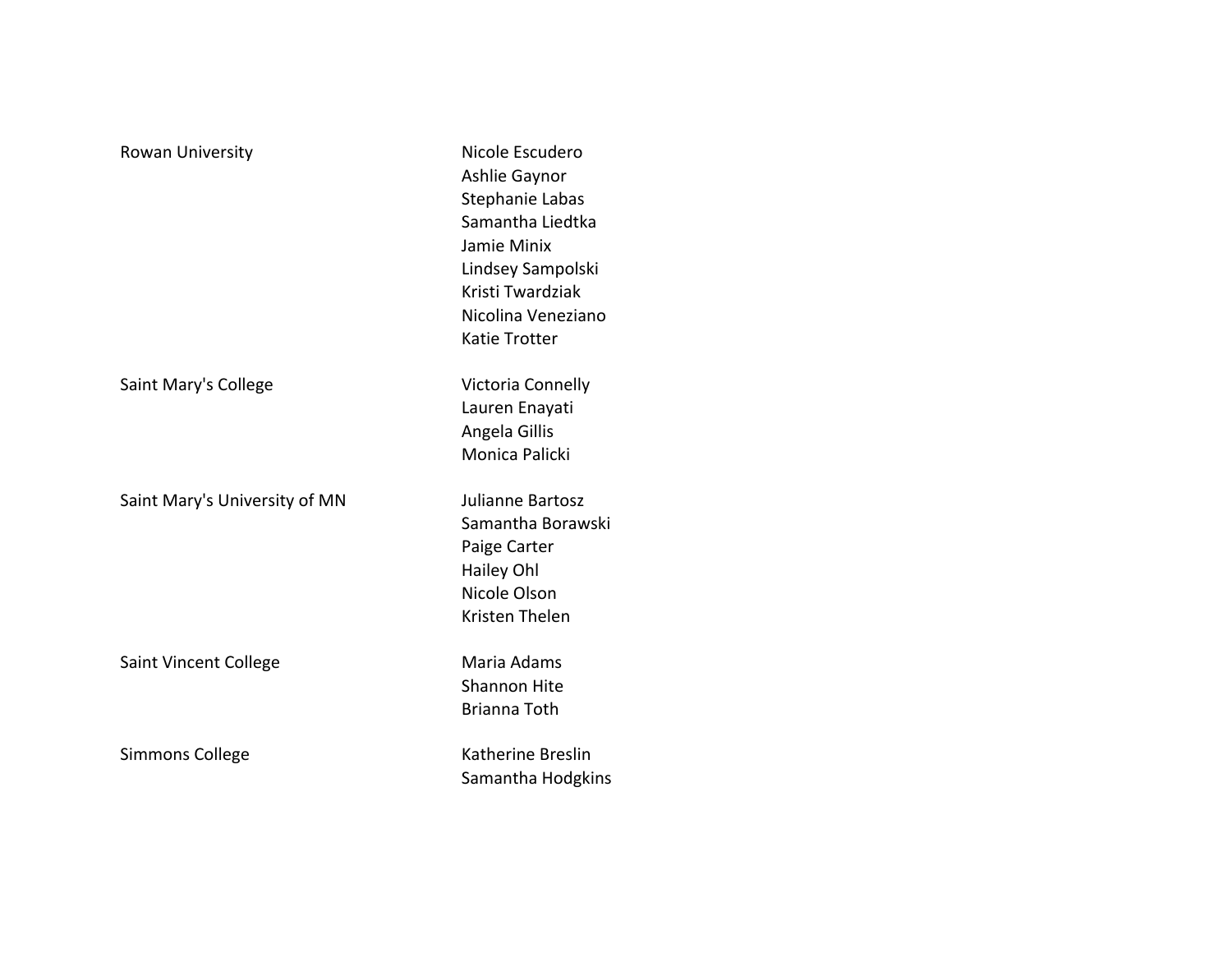Arianna King Katie McCarthy Christina Mulcahy

Lyndsy Maus Karen Ramirez Taylor Turpin Lauren Zearfoss

Spalding University **Paige French** Peyton French Liz Schooler Katie Phillips Katie Flanagan

> Chelsea Bender Caisie Cadorette **Allison Clott** Kelsey Dunn Amy Entel Tess Gagliano Caitlyn Holik Jennifer Joseph Kasey Kelly Alison McCarthy Allison Rivelli

Southwestern University **Amanda Ambrose** 

Springfield College Springfield College Stephanie Barrett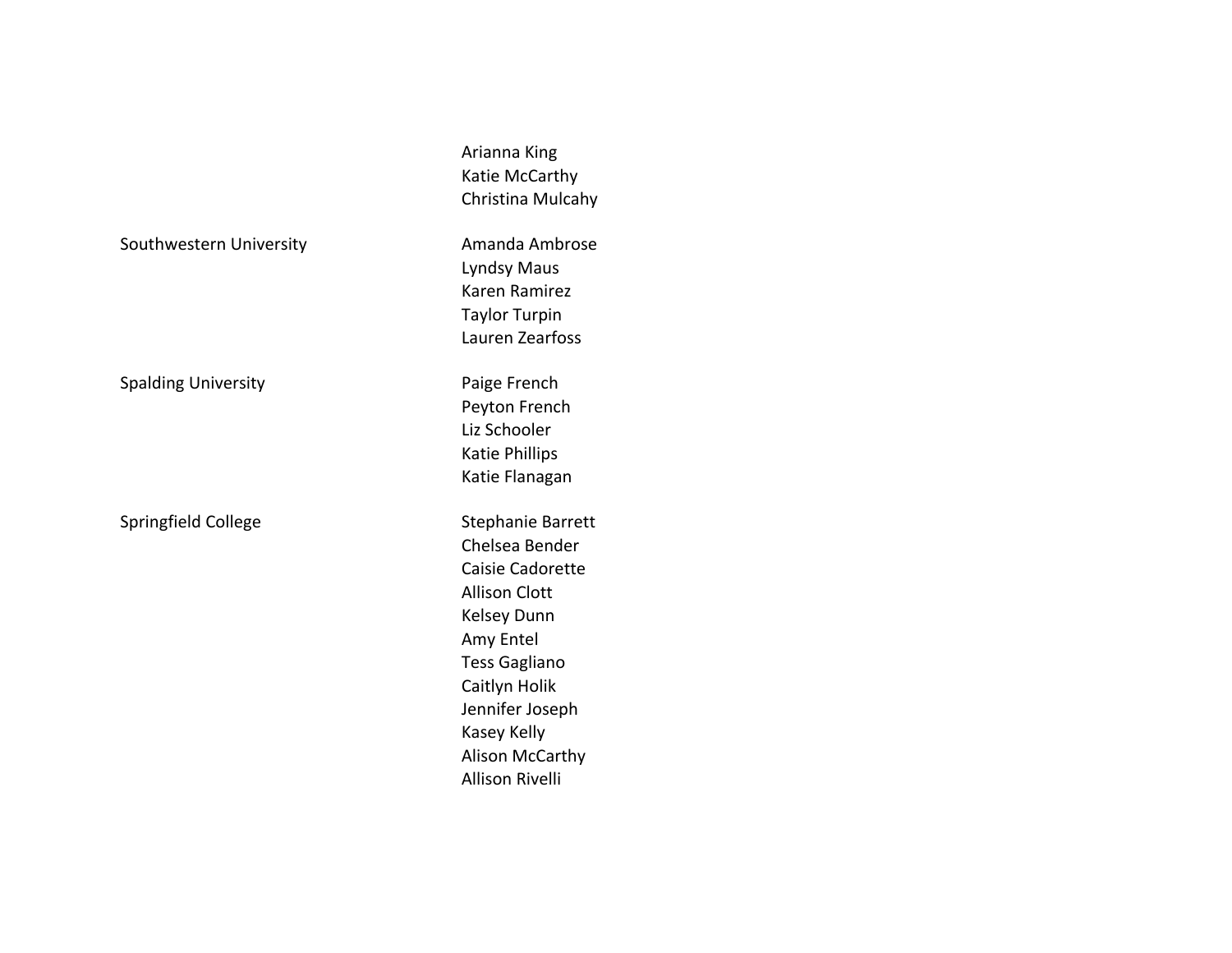## St. Catherine University **Raven Baker** Raven Baker

St. John Fisher College Carissa Carlson

St. Norbert College **Brittany Narges** Brittany Narges

Cassie Vennemann Jenna Brady Shae Elliott Kaitlyn Frank Larrissa Karl Arianna Kooyman Regan Kriechbaum Alyssa Luedtke Kaitlyn Luedtke Kelsey Luedtke Alyssa McKee Courtney Stender

Megan Zoerb Katelyn Disbrow Sarah Fordyce Danielle Leone Shelby Marie Leanne Merchant Megan Rogers Krista Robarge

Jessica Demeuse Joanna Ruppa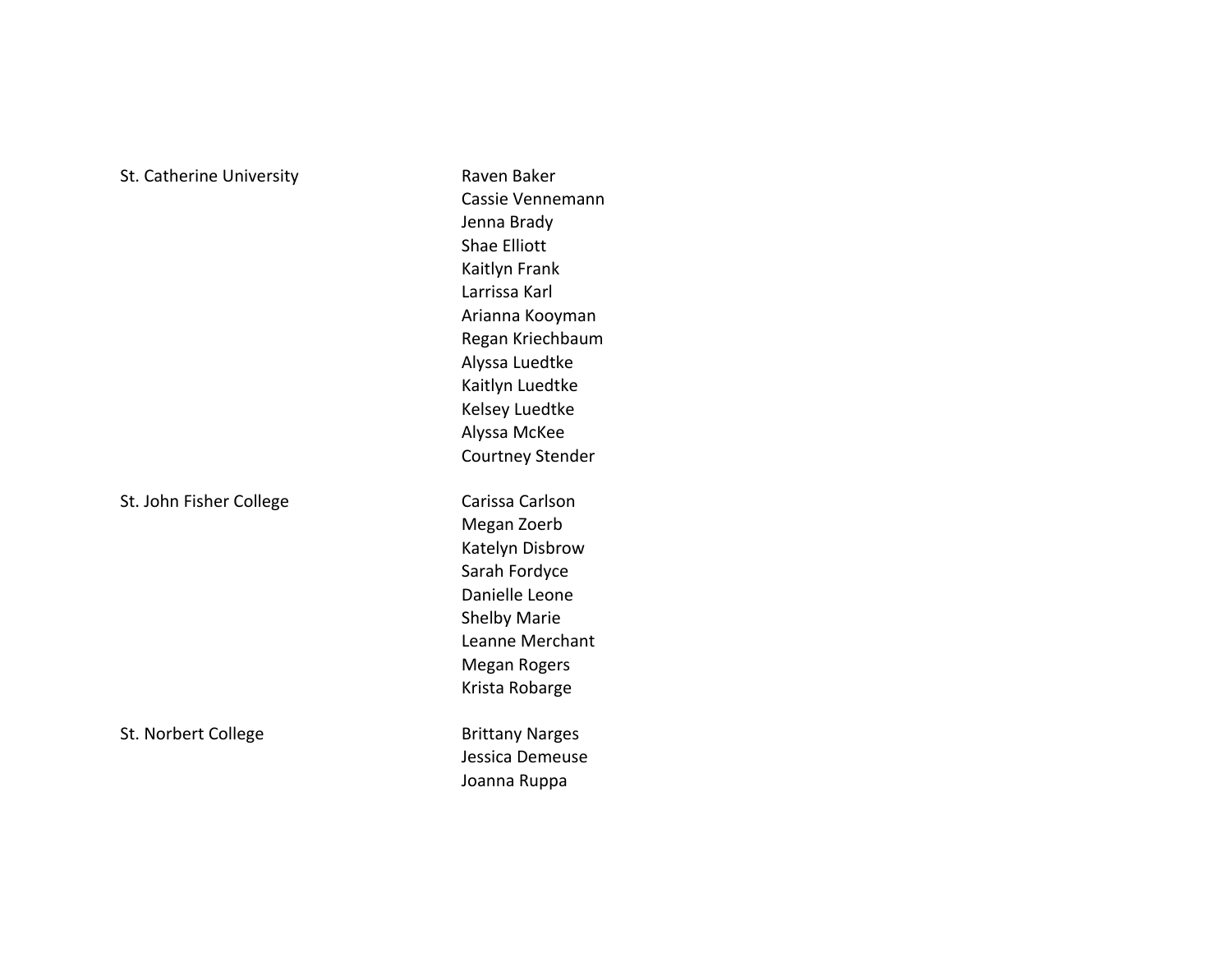Shannen Schmidt Morgan Buboltz Brittany Bauknecht

Janeanne LePage Kelsey Ogden Stefanie Rosenberg **Molly Walsh** Nicole Zimmerman

Brittany Devlin Sarah Dowzicky Lisa Finizio Kathryn Gilbert Lauren Gilbert Morgan Lewis Bridget Rafter Katelyn Reese

Ashley Jacobsen

Jean Farrell Brianna Ferchen

SUNY Geneseo Mary Bostwick

Susquehanna University **Madison Clark** 

Sweet Briar College **Sweet Brian** College **No. 1888** 

Texas Lutheran University **Sarah Carmichael** 

The College at Brockport and Julie Arnold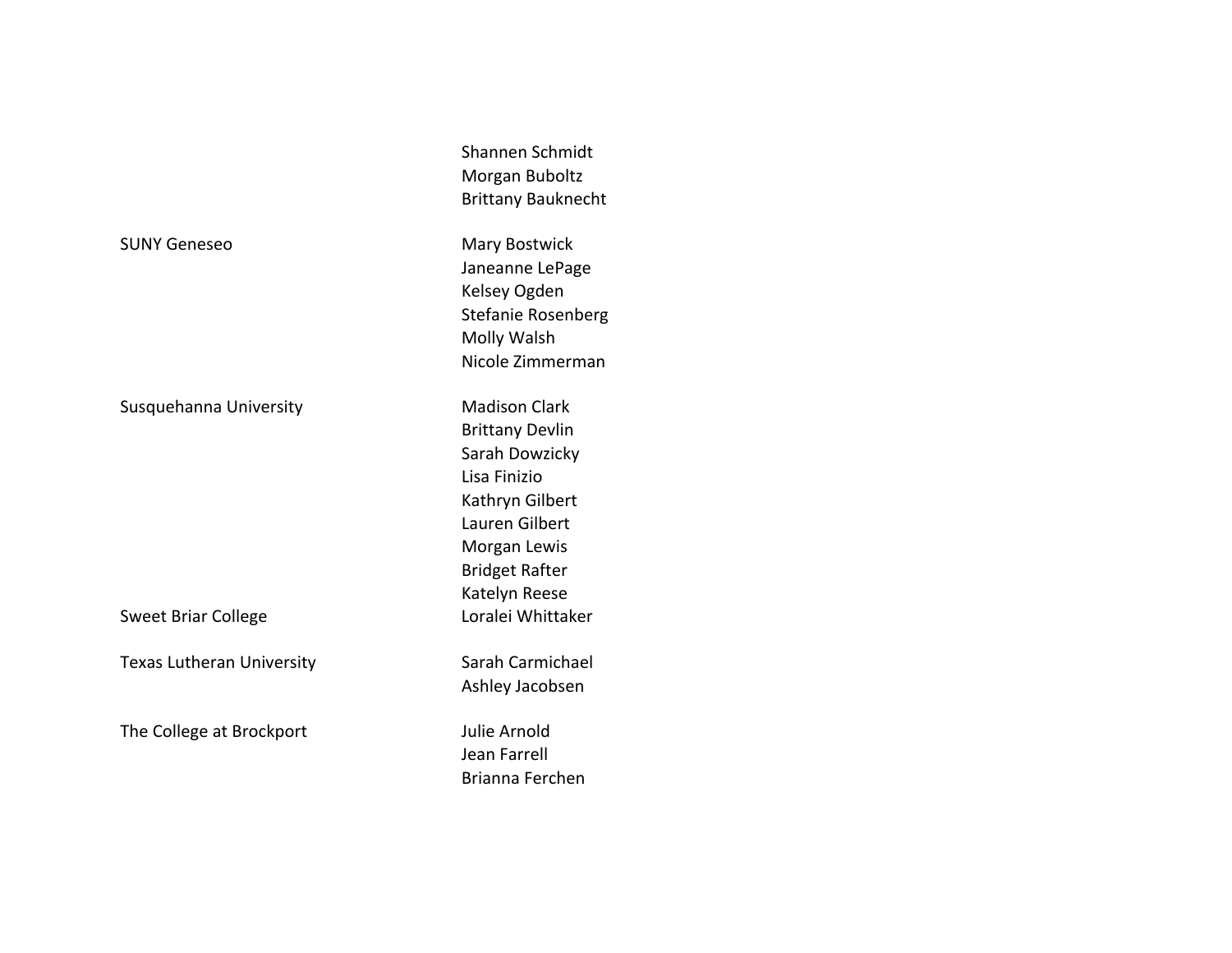|                         | Susanna Johnson        |
|-------------------------|------------------------|
|                         | <b>Melissa Martin</b>  |
|                         | Caitlyn Rana           |
|                         | Jessica Stahl          |
| <b>Thiel College</b>    | Sarah Szczypinski      |
|                         | Rebecca Betteridge     |
|                         | <b>Rachel Wills</b>    |
|                         | Kristen Moreland       |
|                         | Jennifer Kumar         |
|                         | <b>Ashley Rable</b>    |
|                         | Molly Jo Everett       |
|                         | Alexis Bump            |
|                         | <b>Ashley Dolan</b>    |
|                         | Morgan White           |
|                         | Danielle Massengill    |
| Transylvania University | Kaitlyn Foree          |
|                         | <b>Chelsea Meiners</b> |
|                         | Alyssa Oakley          |
| University of Chicago   | Kaitlyn Carpenter      |
|                         | Raechel Cloud          |
|                         | Julia Covello          |
|                         | Samantha Hobson        |
|                         | Sarah Neuhaus          |
|                         | Zoe Oliver-Grey        |
|                         | Elizabeth Payonk       |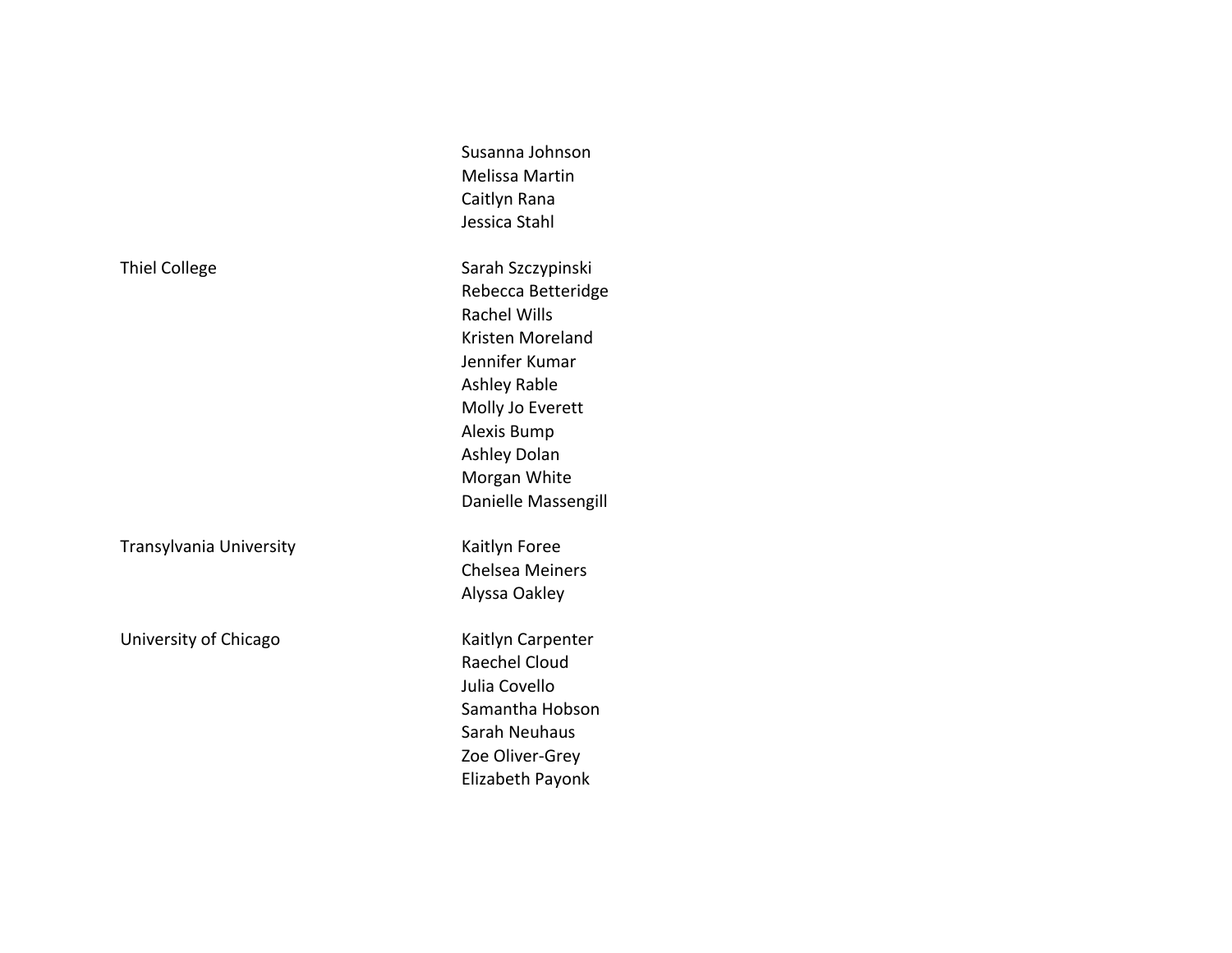|                                    | Jacqueline Ryan                                                                                                                                                                                                                            |
|------------------------------------|--------------------------------------------------------------------------------------------------------------------------------------------------------------------------------------------------------------------------------------------|
| University of La Verne             | Carly Asher<br>BreAnna De<br>Daryn Schiveley<br><b>Tara Allis</b>                                                                                                                                                                          |
| University of Pittsburgh -Bradford | Lauren Kinniburgh<br>Alyssa Cunningham                                                                                                                                                                                                     |
| University of St. Thomas           | Kendra Bowe<br>Alyssa Dunrud<br>Laura Pawlik<br>Kimberly Hassel<br><b>Brooke Selisker</b><br><b>Emily Gregory</b><br><b>Lauren Thornhill</b><br>Maggie Briesemeister,<br>Anne Boyer<br>Heidi Schreiner<br>McKenzie Wergin<br>Jenna Hoffman |
| University of Texas at Dallas      | <b>Stephanie Harris</b><br>Hannah Creech<br>Avery McHugh                                                                                                                                                                                   |
| University of Texas at Tyler       | <b>Brittney Batten</b><br><b>Whitney Burt</b>                                                                                                                                                                                              |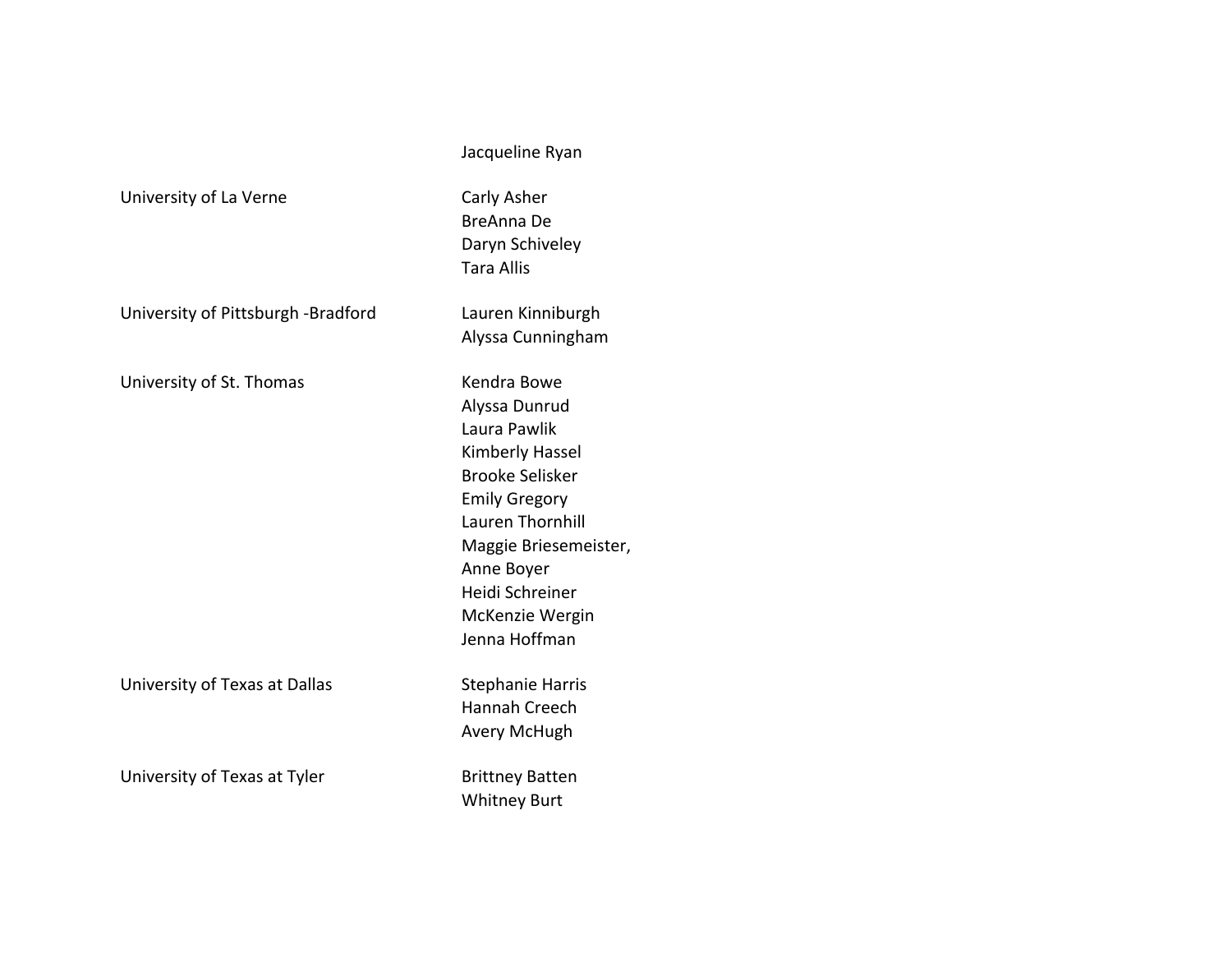Joey Cronin Elise Dillow **Rachel Howell** Amanda Lopez Chandler McCrury Lauren Robenalt Taylor Sells Carli Wheeler

University of the Ozarks **Amber Rollins** 

University of Wisconsin - River Falls Ashley Goettl

University of Wisconsin-Eau Claire Casey Arnold

Danielle Lagerstrom **Kristy Martinson** Emily Olson Amanda Ryder Rose Tusa Sara Tusa

Shawnee Sorenson

Nicole Brooks Jessica Freagon Hannah Gaspar Emily Haluska Karen Hansen Amanda Houle Ashley Meinen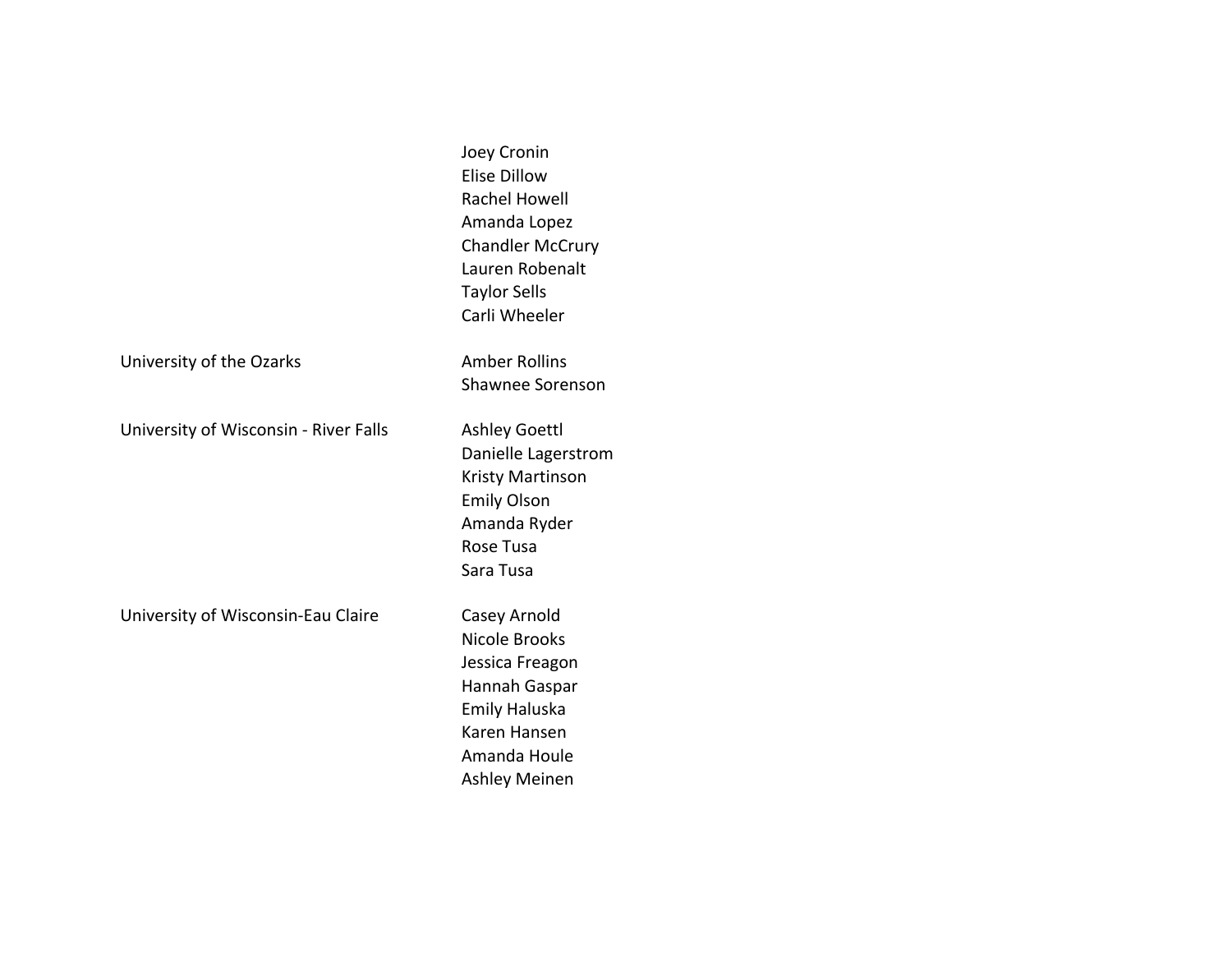|  | University of Wisconsin-La Crosse |  |
|--|-----------------------------------|--|
|--|-----------------------------------|--|

University of Wisconsin-Stout Sam Hastings

University of Wisconsin-Whitewater Kiersten Tinkoff

**Bailey Benedict** Lauren Beres Kathryn Fink Ashley Flaschenriem Kylie Kaiser Kathryn Keyes **Hailey Kunz** Cheri Pertzborn Lacey Probst Lindsey Sheehan Emily Sobocinski

Emily Muller Laura Raflik Emily Ruegemer

**Alison Gray** Sammy Peterson Jessica Behnke Hannah Sweet Tara Kimberly

Deven DuCharme Sarah Fisher Darcy Foreman Amanda Grigsby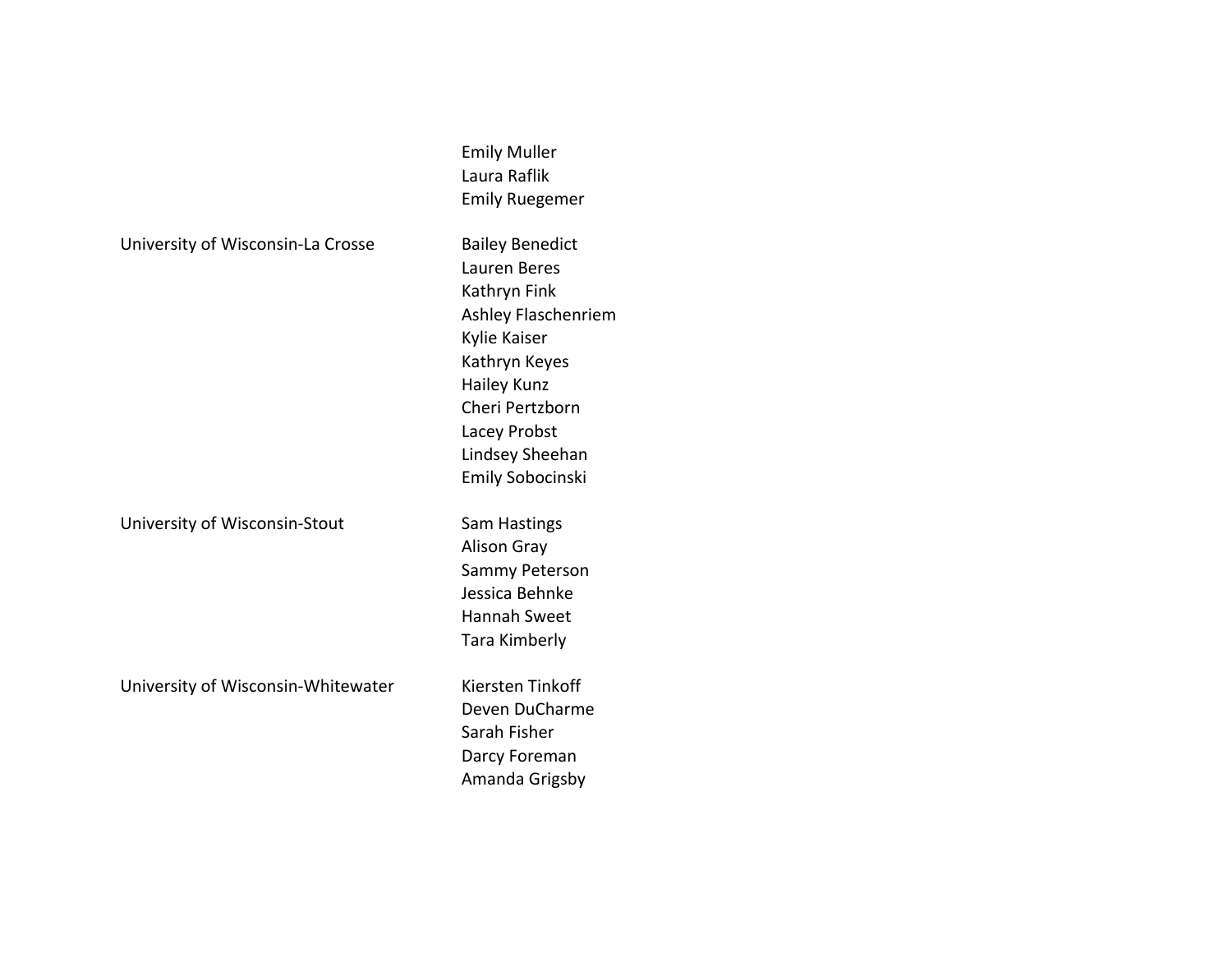|                         | Jo Jablonski<br><b>Kelly McGrail</b><br><b>Emily Muche</b><br><b>Amanda Mertes</b><br>Mimi Ramirez                                                              |
|-------------------------|-----------------------------------------------------------------------------------------------------------------------------------------------------------------|
| <b>Ursinus College</b>  | <b>Monica Bonitatis</b><br>Caitlin Higgins<br><b>Emelie McFarland</b><br>Mary Kathleen<br>Ellen Goldstein<br><b>Allison Pfrommer</b><br><b>Rachael Vietheer</b> |
| Utica College           | <b>Heather Kingsbury</b><br><b>Bridgette Plummer</b><br>Olivia Cunningham<br>Christy Traglia<br>Dominique Carcone                                               |
| <b>Wartburg College</b> | Alex Becker<br><b>Emily Braem</b><br>Katie Canney<br>Lynn Heitkamp<br>Tori Herzberg<br>Alex Holbach<br>Kailey Kaestner<br><b>Stacey Kayser</b>                  |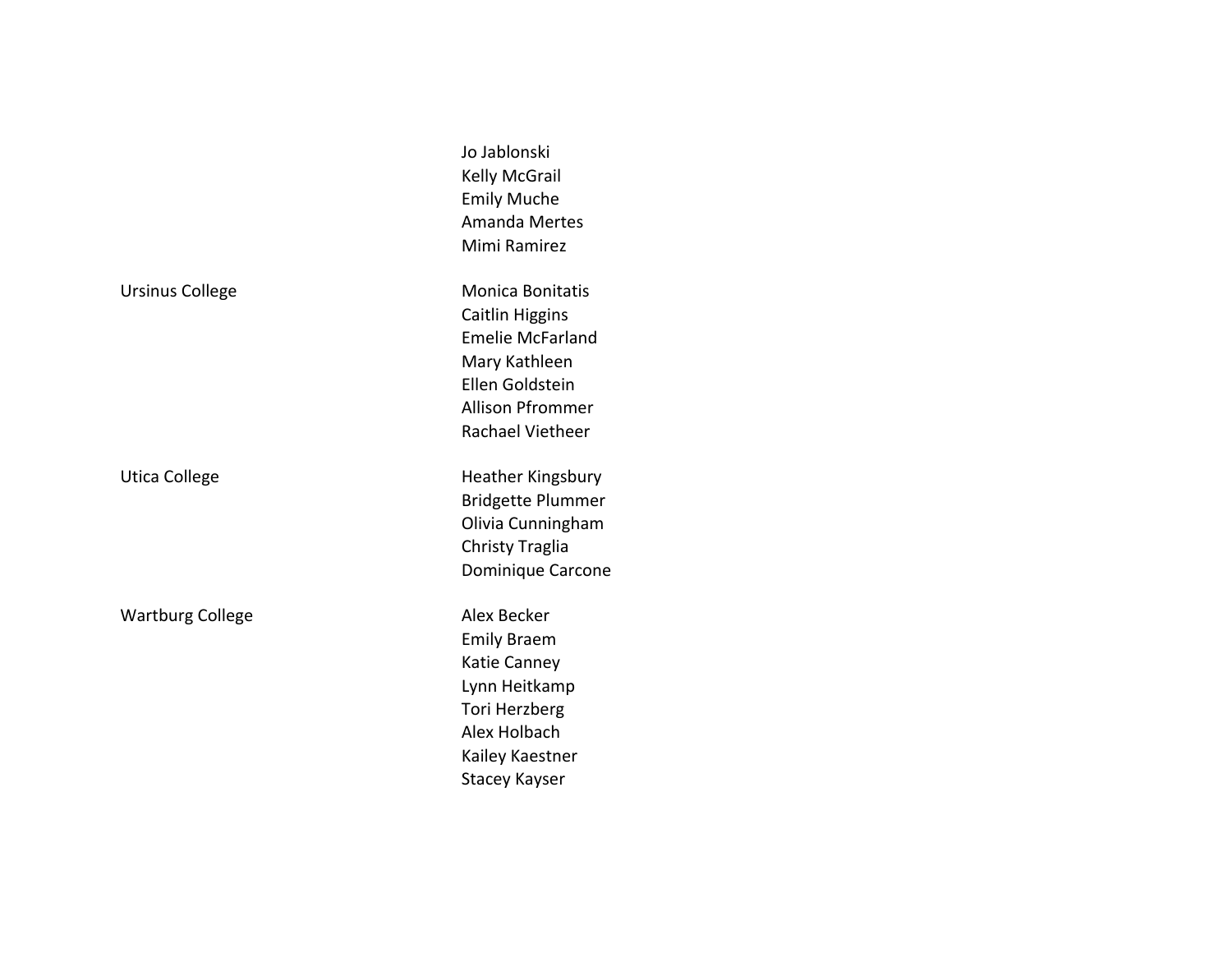|                                    | Lauren Popov                                                                                                                                                                                                                       |
|------------------------------------|------------------------------------------------------------------------------------------------------------------------------------------------------------------------------------------------------------------------------------|
| Washington University in St. Louis | Alyssa Abramoski<br>Paige Biles<br>Olivia Cook<br><b>Claire Downs</b><br>Ashley Janssen<br>Maggie Mullen<br><b>Kelsey Neal</b><br>Kathy Peter<br>Sondra Polonsky<br>Rebecca Salisbury<br><b>Hilary Stepansky</b><br>Adrienne White |
| <b>Wellesley College</b>           | <b>Kim Cabral</b><br>Rachael Goldenberg<br>Lauren Goldenfarb<br>Jennifer Migliore<br>Phoebe Walsh-Costello                                                                                                                         |
| <b>Wesleyan University</b>         | <b>Allee Beatty</b><br>Laura Getchell<br>Caitlyn Grudzinski<br>Alexis Kral<br>Gigi Olson<br>Lexi Parr<br><b>Matti Peters</b>                                                                                                       |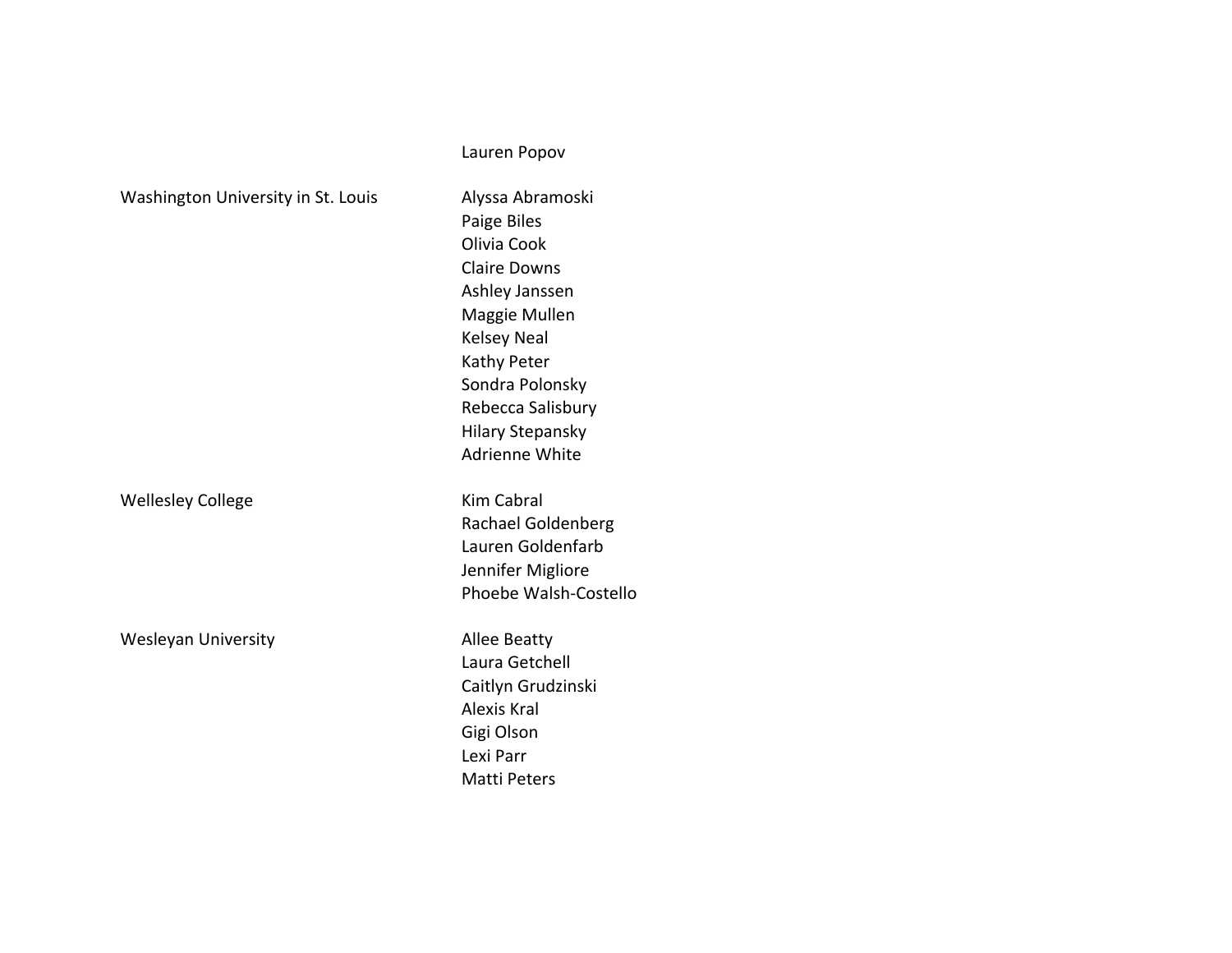|                                             | Julia Reed<br><b>Tori Redding</b><br>Alex Sarkowsky<br><b>Jess Shevins</b>                                                                                         |
|---------------------------------------------|--------------------------------------------------------------------------------------------------------------------------------------------------------------------|
| <b>Western Connecticut State University</b> | Samantha Avery<br>Danielle Basciano<br>Julia Bocek<br>Magen Dargon<br>Melissa Fracker<br>Rachelle Golich<br>Alyssa Heller<br>Nina Wojtkiewicz<br>Valerie Scaglione |
| <b>Westfield State University</b>           | <b>Kelsey Carpenter</b><br><b>Brittany Dussault</b><br>Victoria Hill<br>Katherine Robinson                                                                         |
| <b>Whittier College</b>                     | Jessica Rosnack<br>Emi Shimamoto<br>Brenda Thompson                                                                                                                |
| <b>Widener University</b>                   | Shelby Mackintosh<br>Jenn Nance<br>Jody Salvatore                                                                                                                  |
| <b>Willamette University</b>                | Jessica Lucille Barry                                                                                                                                              |